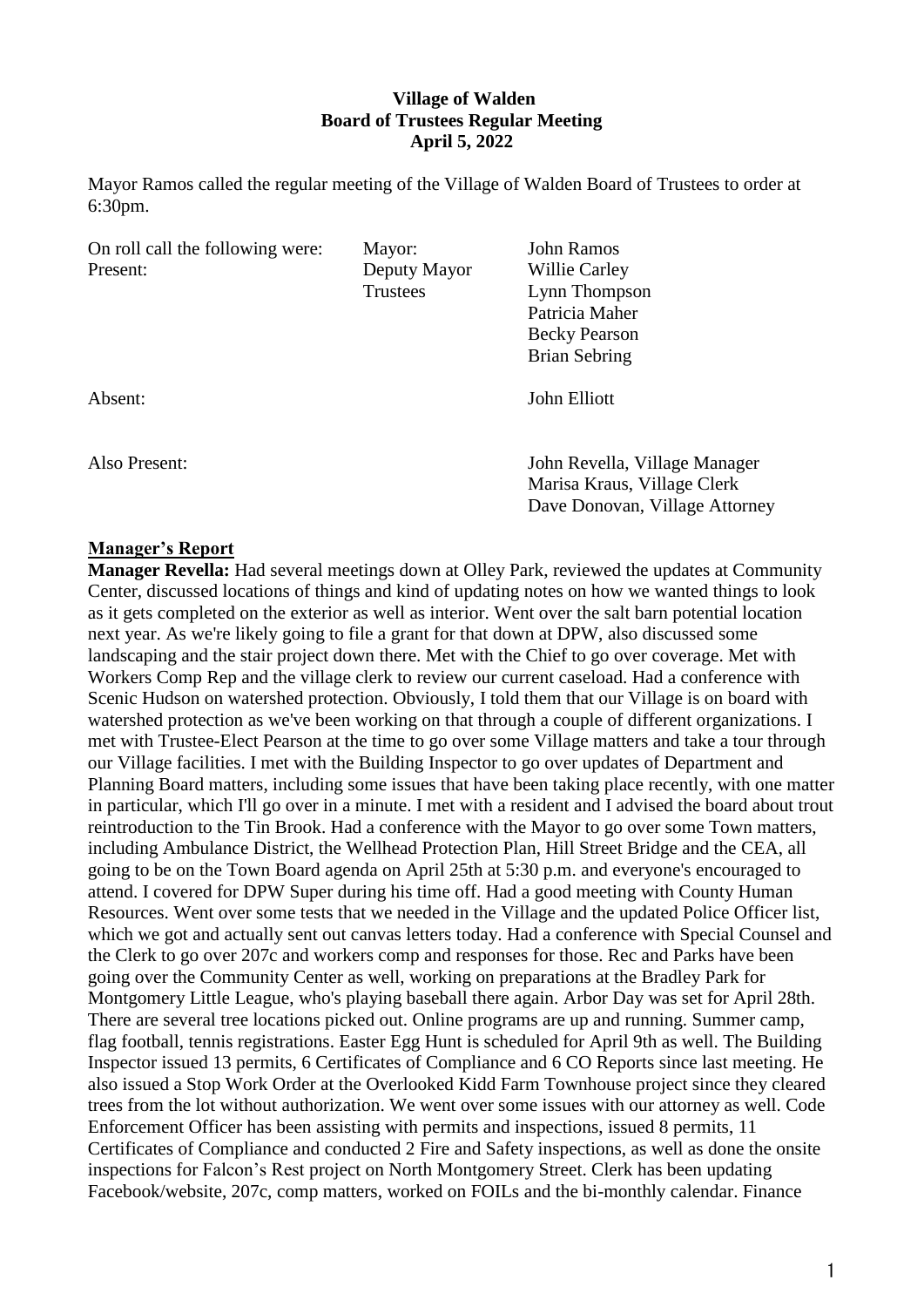Office worked on month end. Distributed the draft budget. Worked on the year end audit, NYSHIP and had some one-on-one training in Edmunds and also reviewed the new escrow module, which they're requesting in the upcoming budget. DPW has been working to maintain vehicles, roads, facilities, continue working on meters, they were able to replace 1 meter, 1 endpoint, did 24 mark outs and 1 closing since last meeting. They have been working on some things at Bradley Park for beautification and safety. There are some issues on a slope on the back of one of the fields with some trees that were dangerous, but they'll do some replanting there, so it'll look nice. Also, a sewer main issue on Main Street with facilities dumping grease and clogging the main. That's the one where we got a grant for smoke testing and lining, so hopefully that helps find the culprits as well. Police have been working on staffing issues due to officers on a leave. We did interview some part time dispatch candidates, so hopefully fill those spots. They've been working on tickets through special details and saturation. Since the last meeting they issued 16 traffic tickets, 22 parking summonses, 3 MVAs, 1 arrest and responded to 342 blotters.

**Trustee Pearson:** What is the stair project you're talking about?

**Manager Revella:** The board approved stairs to go inside the DPW facility last budget for the second floor.

**Trustee Pearson:** You attending Assemblyman Candidate Brian Maher's party is part of your position?

**Manager Revella:** The event I attended as the Manager; it was in the evening. I try to keep you abreast of things that I attend in the community.

**Trustee Pearson:** When you met with Ray Cummings on the Tin Brook, was there an outcome?

**Manager Revella:** Yes. I thought you were on the email. I emailed everyone that we will be reintroducing trout to the stream tomorrow. The DEC issued a permit for that as well, so everything's good.

**Trustee Pearson:** Wellhead protection, can we possibly set up a special meeting for the 25th of April in the Town of Montgomery, that maybe if enough board members want to go, that you won't feel like you can't go and say something, which I think that might be a wise thing to do for the 25th meeting. So, if you have more than 3 people there, you don't feel like we're going to be in trouble for speaking.

**Deputy Mayor Carley:** Because we go and speak at the Town that's still considered part of the board, if there's more than 3?

**Attorney Donovan:** So, this came up before. There was a public hearing on the Ambulance District. The Manager contacted me and he said more than a quorum of the board wants to go. In an abundance of caution, because obviously you can all go to the movies, all sit in a movie theater or watch the movie, you could all go to a Christmas party. It doesn't have to be advertised. My concern in an abundance of caution was you were there as a board, a quorum of the board discussing Town business. If it wasn't advertised, you could be criticized for conducting a meeting.

**Deputy Mayor Carley:** I was thinking that it's not our board meeting. We're taking something for the Town.

**Attorney Donovan:** If you all sat in the audience, didn't say anything that would be fine. It's when you start interacting and discussing Village business that it could be construed to be a meeting.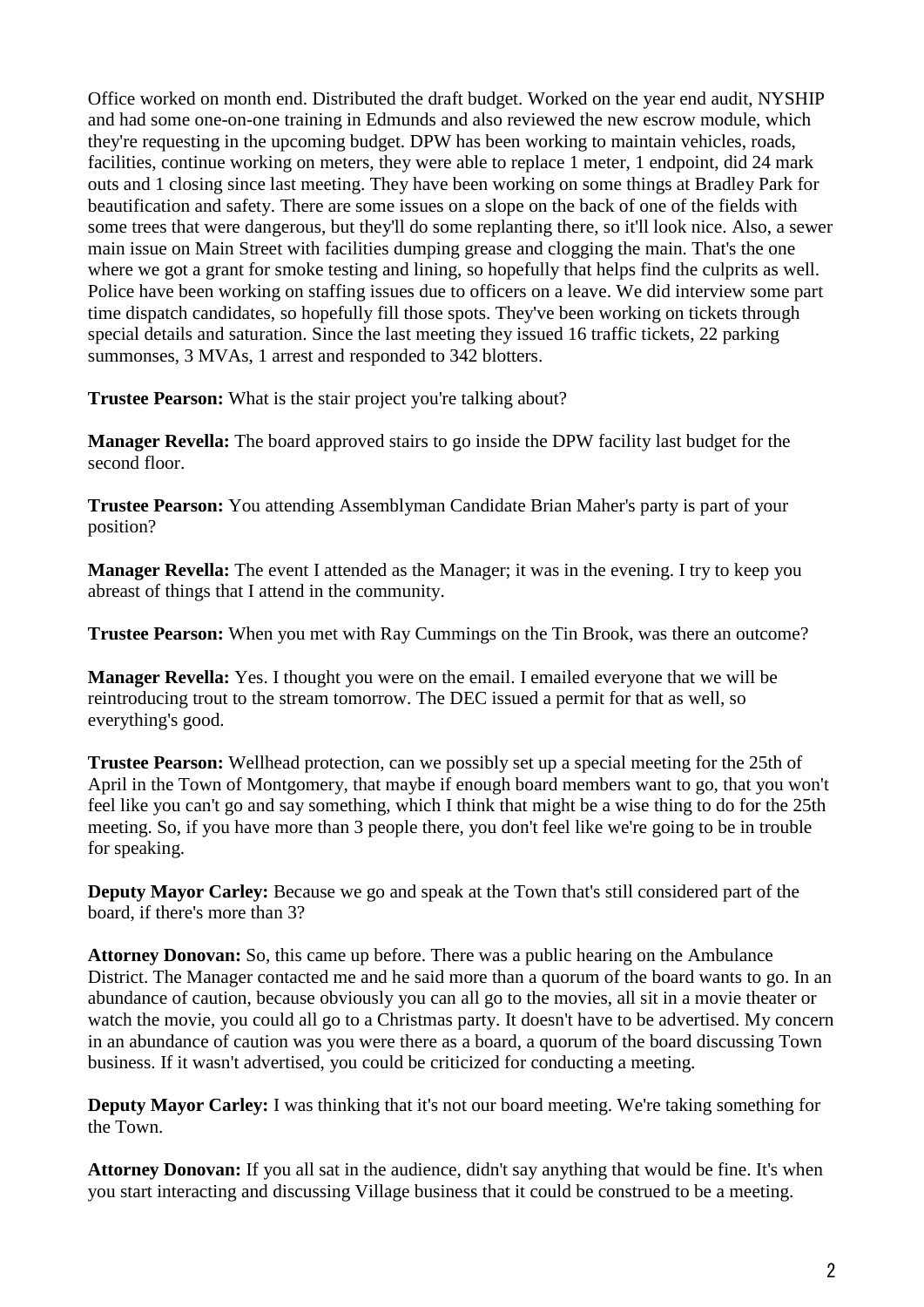**Trustee Thompson:** But if everybody does attend and they think they cannot run into trouble, it doesn't mean that people can't get up and speak.

**Manager Revella:** I think you you're better off just setting it as a special meeting and being done with it. It doesn't hurt you to do it.

**Deputy Mayor Carley:** Do we have to have a quorum in a special meeting?

**Attorney Donovan:** No, you don't have to, actually, because then there's no meeting. If there are only 3 of the board members show up, it's not a meeting of the Village board. My concern was if there were more than 4 people, you all got up and you discussed what was essentially Village business. It could be construed as being a Village board meeting.

**Trustee Pearson:** Safer than sorry.

**Attorney Donovan:** Yes. Let the record reflect that's the second time that Trustee Pearson and I have agreed this evening.

**Trustee Pearson:** Are they just doing spring cleanup at the parks? You're talking about park maintenance, is it just kind of spring cleanup?

**Manager Revella:** Yes. It's like preparing the playgrounds. They put up a canopy at Bradley Park that's not there in the winter. They put the nets up at the tennis courts. They fill in mulch if there are gaps, that kind of stuff.

**Trustee Pearson:** Are you going to talk about the stop work order?

**Manager Revella:** I don't know how far I can talk about it.

**Attorney Donovan:** You could say that a stop work order has been issued.

**Trustee Pearson:** As of when?

**Manager Revella:** I don't remember what day it was, the 31st maybe.

**Trustee Pearson:** Falcon's Rest, when do park land fees get paid?

**Manager Revella:** They paid half upfront. They pay the other half when their building permits issued, I believe. Something like that. There's something in the beginning, something at the end. They paid the first half. They paid \$69,000 and they pay another \$69,000, I don't remember the date.

**Trustee Pearson:** Worked on Bradley Park slope for safety, what slope are we talking about?

**Manager Revella:** The slope behind the minor field where the trees got removed, the ones that were hanging over the dugouts.

Trustee Pearson: Can you explain a blotter to me?

**Manager Revella:** Whenever the police have contact, could be anything, it could be, they went to the park and checked to see if there's anybody there after hours. That's a blotter.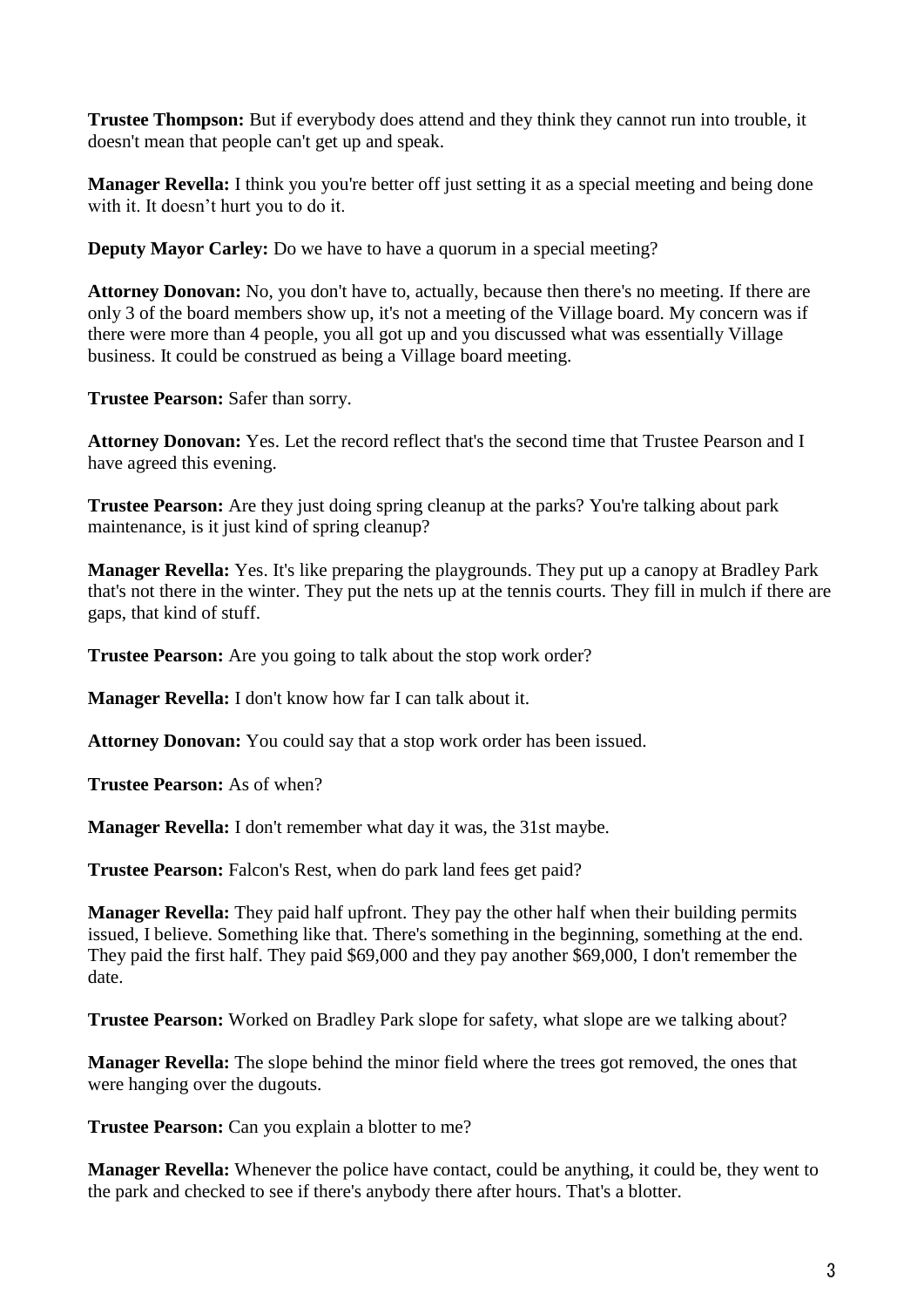**Trustee Pearson:** Are we still working on payroll funding and bank reconciliations from January and February?

**Manager Revella:** Bank recs are done all the time.

**Trustee Pearson:** But from a long time ago. There's another one from January that they're still working on. Is there an issue with something?

**Manager Revella:** Depends on which account. Certain accounts are done quicker than others, depending on how voluminous it is and if there are things that are, if there's a check missing, they have to go back and find out why the check is missing. It could be someone didn't cash it. Not sure. So, they have to reconcile that too and they may go back and do journal entry to move something.

**Trustee Thompson:** Building Department, no code violations at all.

**Manager Revella:** That's correct. He said as they do code violations, they will report them in the reports. I did not receive any of the report, so I didn't report any to you.

**Trustee Thompson:** Under DPW, the issues with the sewer main on Main Street, dumping the grease and clogging the main, I feel like that comes up frequently. What are we trying to do about that? What can we do about that?

**Manager Revella:** We're inspecting grease traps to try and find who exactly. We can't tell. We suspect who it is, but we don't know for sure who it is.

**Trustee Thompson:** There's no way to ascertain who's doing that?

**Manager Revella:** That's why we'll try more frequently check the grease traps to see who's overflowing and not maintaining.

**Trustee Thompson:** I just feel like this is an ongoing issue. How often do they have to stay on top of this?

**Manager Revella:** Someone is using it, like a restaurant, pretty frequent. We hope that the smoke testing and lining will alleviate some problems because there's still infiltration going on in that line.

**Trustee Thompson:** If and when you decide who the perpetrator is, what is the recourse with that? Are we allowed to talk about that?

**Attorney Donovan:** There's a fine. Bring them to court. You have to prove that they've done something inappropriate subject to a summons and then the court could impose a fine.

**Trustee Thompson:** But at some point, the expectation is they correct the problem or they keep going to court if they don't?

**Attorney Donovan:** The expectations they correct the problem. Generally, when an institution or a business that's got a discharge grease into the system is going to have a grease trap on their premises, so it doesn't get into the Village system. Exactly what's happened here? I don't know. That business would be responsible for maintaining their own grease trap as opposed to the Village taxpayers.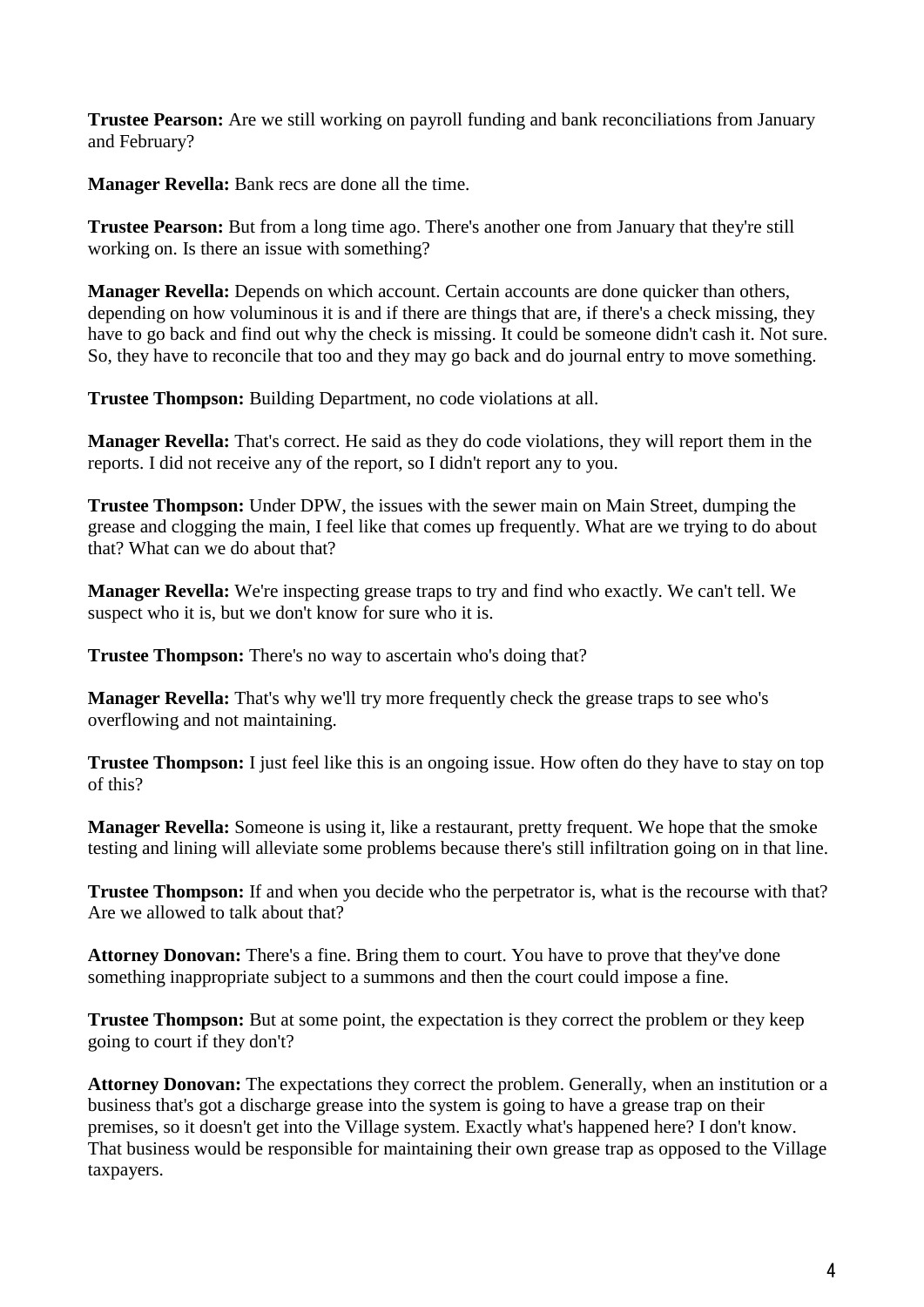**Trustee Thompson:** Hopefully the smoke testing will finally put an end to all of this.

**Manager Revella:** That's part of the problem. We'll try and trace as well while we're doing that.

**Trustee Thompson:** Police. Working on special details and tickets through saturation patrols. What are special details?

**Manager Revella:** If they have stop DWI Special Detail or Crosswalk Detail, but now we've been doing some special details, which is really a saturation patrol. So, we have a complaint on South Montgomery Street about speeding. They'll do a detail where he'll ask all the officers for 2 hours of their shift, they have to do this and that'll be special detail. Those 2 hours they have to do speed patrol at this certain location.

**Trustee Thompson:** So, that's not for special events.

**Manager Revella:** No, not for special events.

**Trustee Pearson:** Have we done that detail since that letter?

**Manager Revella:** I didn't ask the Chief since then. He does know about it. He was directly on the email and I messaged him as well. I don't know if they've had time to do it, but I'll ask him when I go downstairs.

**Trustee Thompson:** Since the COVID restrictions have lifted, is there any possibility that these plastic walls can come down and the board, the entire board can be back on the dais?

**Manager Revella:** It's up to you guys.

**Mayor Ramos:** We can do it next month. If the numbers don't become surge.

**Trustee Thompson:** Thanks very much.

**Deputy Mayor Carley:** Lexipol. We did the policies, what's the next step?

**Manager Revella:** They just have to acknowledge that the board has reviewed everything. Then upload, all the officers have to make sure that they've reviewed as well in the system. When they acknowledged them all, they upload that and then we'll see what's next. What's next right now is to make sure the officers have acknowledged, receipt and review of all those things that we reviewed.

**Trustee Thompson:** We had the Town of Montgomery present to us about their planned triathlon event, which I think it was pretty unanimous that everybody felt like that was a decent event. The more I thought about that, though, I know this is very preliminary, but I started wondering about the police patrol and the costs. I would hate to see this turn into something like how national night out did, and we just couldn't maintain the cost.

**Mayor Ramos:** The planning is still in its infancy right now. We're going to obviously Chief Hanks and Chief Herlihy will gather their operation plan for the event and bring it back to us to say yes or no. If it's financially feasible, then we do it. If it's not, then we're going to have to punt with that.

**Trustee Thompson:** I just was asking because I know that the date that they had asked us to make a final decision by is creeping up.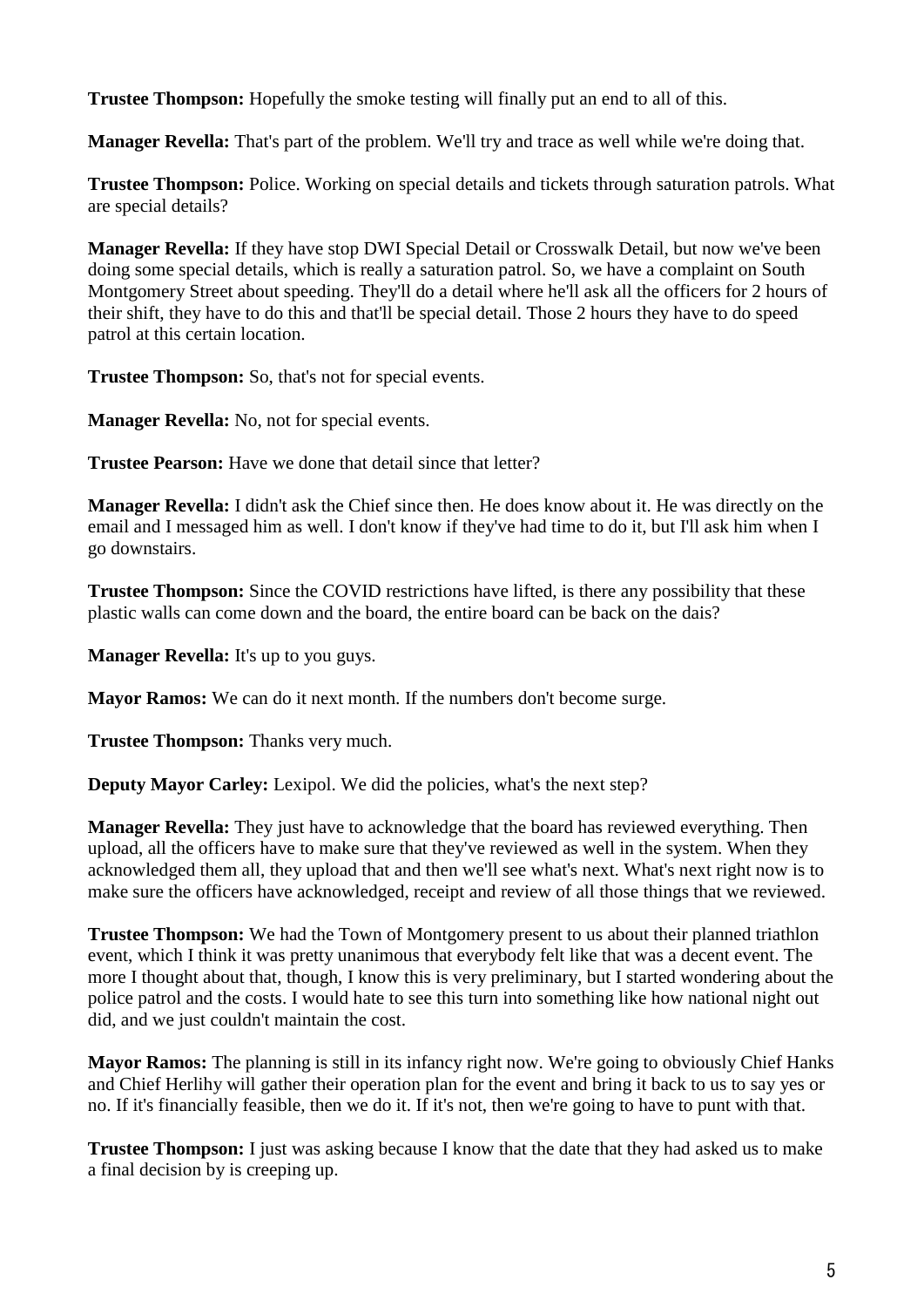## **Approval of March 22, 2022 Minutes**

Deputy Mayor Carley made a motion to approve the March 22, 2022 Minutes. Seconded by Trustee Sebring. 5ayes. 1 abstention (Trustee Pearson). Motion carried.

## **Public Comment**

**Susan Taylor:** 80 East Ave. Tax cap. Please do your best to stay under the tax cap. Everybody knows what the financial situation is now, so it really would be wonderful if you thought about the taxpayers during the budget process and did your best to stay under that tax cap. If you are going to invest in a business, especially one that had financial issues. I think one of the first things you would do is vet it. You'd look at financial statements, audits, you'd audit whatever equipment was on hand to make sure how long it's going to last. What is it worth? You'd audit personnel costs, insurance costs, everything else that goes along with it. I don't think anybody would argue that the Town of Montgomery and the 3 Villages within the Town need a great and cost-effective ambulance service to serve them. Trustee Sebring and the Manager will bear me out since we used to attend Town Board meetings during their budget sessions and I can remember the Director of our library, Ginny Neidermeir, going every year are asking the Town for money for the library because our library not only serves Village residents, but Town residents within the 12586 zip code. She would bring with her and would answer thorough questions from that board, which is their right to ask when they're investing town taxpayer dollars. She'd bring demographic reports. She would be able to tell you how many people that library served. She would be able to tell you what equipment was purchased, what movies were rented, what books they were purchasing for the library, for all the users of the library to enjoy. I was on this board for 12 years, might have missed 1 or 2 of those budget meetings, but never during any of those budget meetings did I ever hear a presentation from the Town of Montgomery Ambulance. I know they received taxpayer funds to do what they needed to do. I just want to tell the board that I appreciate as a former Mayor and as a taxpayer, your due diligence and asking these questions. The fact that somehow these reports, audits, whatever missing, never done, not presented, I think we need to do our due diligence and figure out what is most beneficial for our Town and what is going to be most cost effective for the taxpayers. Especially if you're talking about making ambulance employees Town employees. We know what that costs. You're not just talking about salaries. You're talking about health insurance. You're talking about retirement. So, I appreciate you doing your due diligence in fully vetting. I know it's been said that we need to because of the need of such a service to sometimes have a leap of faith. If those of you sitting on the dais and down here want to take a leap of faith, do it with your money, not taxpayer money. Ultimately you are the custodians of the taxpayer dollars and it's your responsibility to make sure that whatever you do with them is done in a fiscally responsible manner. Thank you.

**Mary Ellen Matise:** In the packet this proposed code update is about the landlord registry. Do they notify us that April 1st is a deadline to register? They have our email addresses.

**Manager Revella:** They're supposed to send a letter out.

**Mary Ellen Matise:** I don't think I got one. Every now and then, when I'm talking to the Building Department a staff person will say to me you need to. Well, there are a million things on your mind not just in taking care of that property, but just in general, life is busy, busy, busy. They have our email addresses. Why don't they just do a big robo email telling all the landlords that April 1st and attach the form? Why even have to pay for mail? I don't think I got any kind of notice. I'm going to talk about the Ambulance Corps. I never, ever want to ride in it, but I have used it. I've used it for family members and they've always been there for me. I'm asking in the discussion you're going to have late in this meeting, are you going to update us on any meetings that you've had since the last Village board meeting and who you had meetings with? Any proposals that you might have received regarding ambulance service from an ambulance service? Our plans for 2023 because last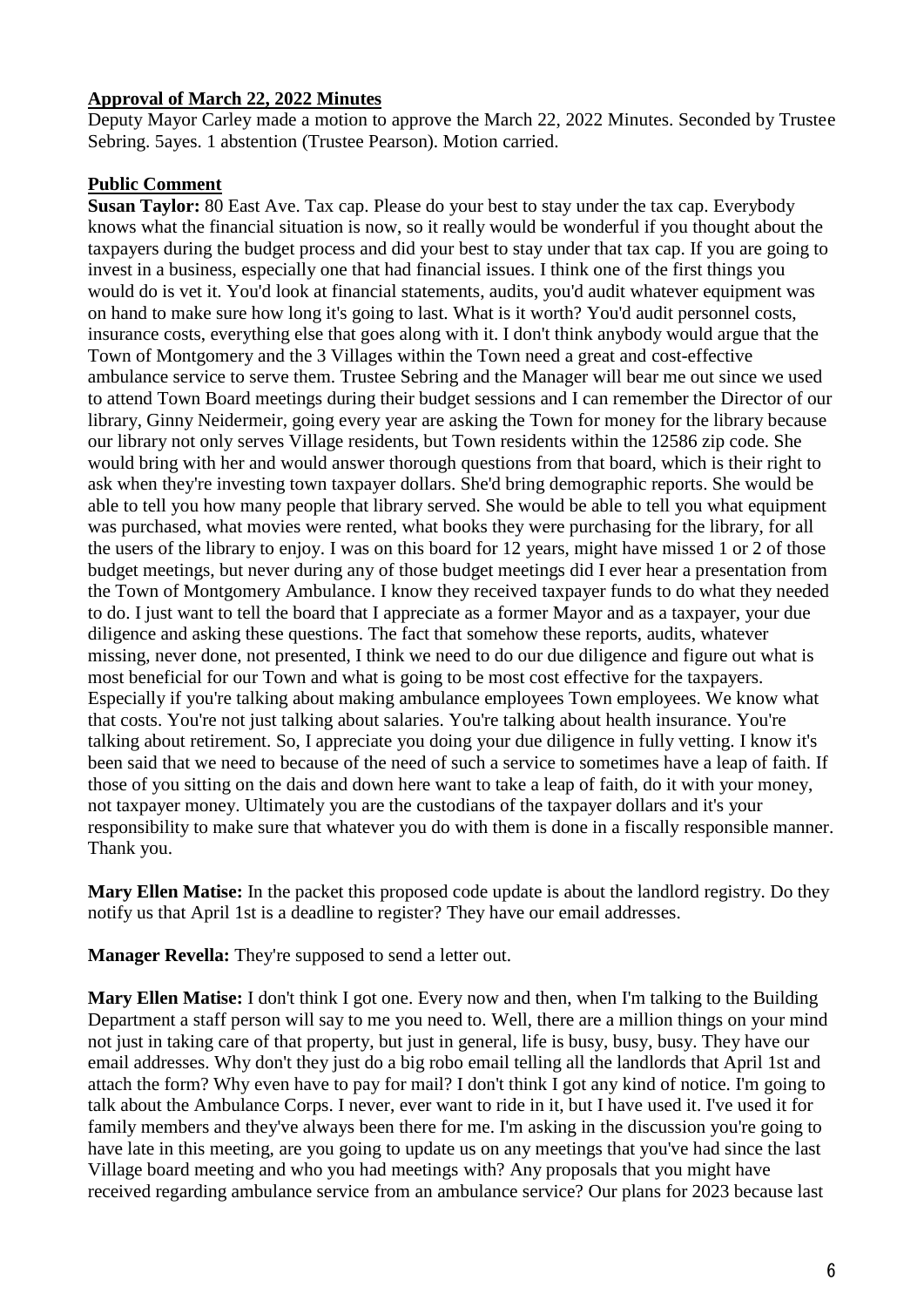night, I looked through the budget and I found the garbage contract, money in money out, but see anything where we're designating or allocating for ambulance service for next year. And even if it's just for half a year, you got to put some line there. There's got to be something that's going to cover us. Where is that? Are you planning to put it in, Mr. Manager? It's still your proposed budget.

**Manager Revella:** I wasn't asked to put a line in for ambulance service. I don't have a line in for any other kind of service either like that. We don't contract for that.

**Mary Ellen Matise:** I know we've never contracted for it. If we're going to, if we're going to have to, where is it going to go? What provision are we making to cover ourselves for next year so that if you decide either to get into some type of municipal agreement with the Town, but even then, you're going to have to fork over money that's going to have to come out of the budget. The direct tax you're going to do is going to be in our budget. How's this going to happen? What's the deadline for the budget? But then if it doesn't happen soon, what do we do for ambulance service? Especially with the things that are going on, rising gas prices, maintaining vehicles, everything that is associated with this type of service is not going to go down in cost, it's going to go up. How are we going to deal with that? I also want to know what's the status of this 3-person committee? Are we establishing it as a committee of the board? Then it could be open to the public and it could be open to public participation. Maybe that's what we need to do at this point. Maybe that would help move forward because we're at a stalemate right now. We're at a dead standstill as far as the public can tell.

**Mayor Ramos:** Right now, we contribute about \$401,000 to the general fund for the Town of Montgomery. That would be an assist with us if we eventually have to get into shared services with the Town of Montgomery and providing ambulance service. I wasn't going to get into it until we get on to our comments, but we had a meeting on the 25th, I believe, with members of the Ambulance Corps. It was ended abruptly by me. Second, we had a meeting with the consultant, Mr. Chris and Mr. Peter Barry from the consultant company. We had a sit-down talk with them myself, Trustee Thompson and we gave him the ground groundwork for them. We wanted to talk to them and get their feelings on where they're going to go. They have their plan. Hopefully, they're going to go to the surrounding areas to talk with Ambulance Corps, Town of Montgomery, Pine Bush, all the other areas. They're really hitting the pavement pretty hard. We have another briefing on the 15th of April. If they need that and we're going to meet at the end of April to see what progress they have made. We are still in dialog between myself, Trustee Thompson and former Trustee Baker. We are still in dialog. We are still gathering our information and as former Mayor Taylor would say, we are doing what we can to ensure that we're doing everything for the Village of Walden. I hope that and once we get the briefing from the consultants in April, I'd be happy to invite whoever would like to come and discuss it further in an open forum.

**Trustee Maher:** What is the date on that meeting?

**Mayor Ramos:** The 25th of April.

**Trustee Thompson:** I thought we changed that to later that week because I won't be here.

**Mayor Ramos:** That's correct. It will be the day after your book. I have to look at my notes. What day are you coming back?

**Trustee Thompson:** I will be back April 30th. I can be here the very next day, otherwise any day that week.

Mayor Ramos: Okay, we can do that.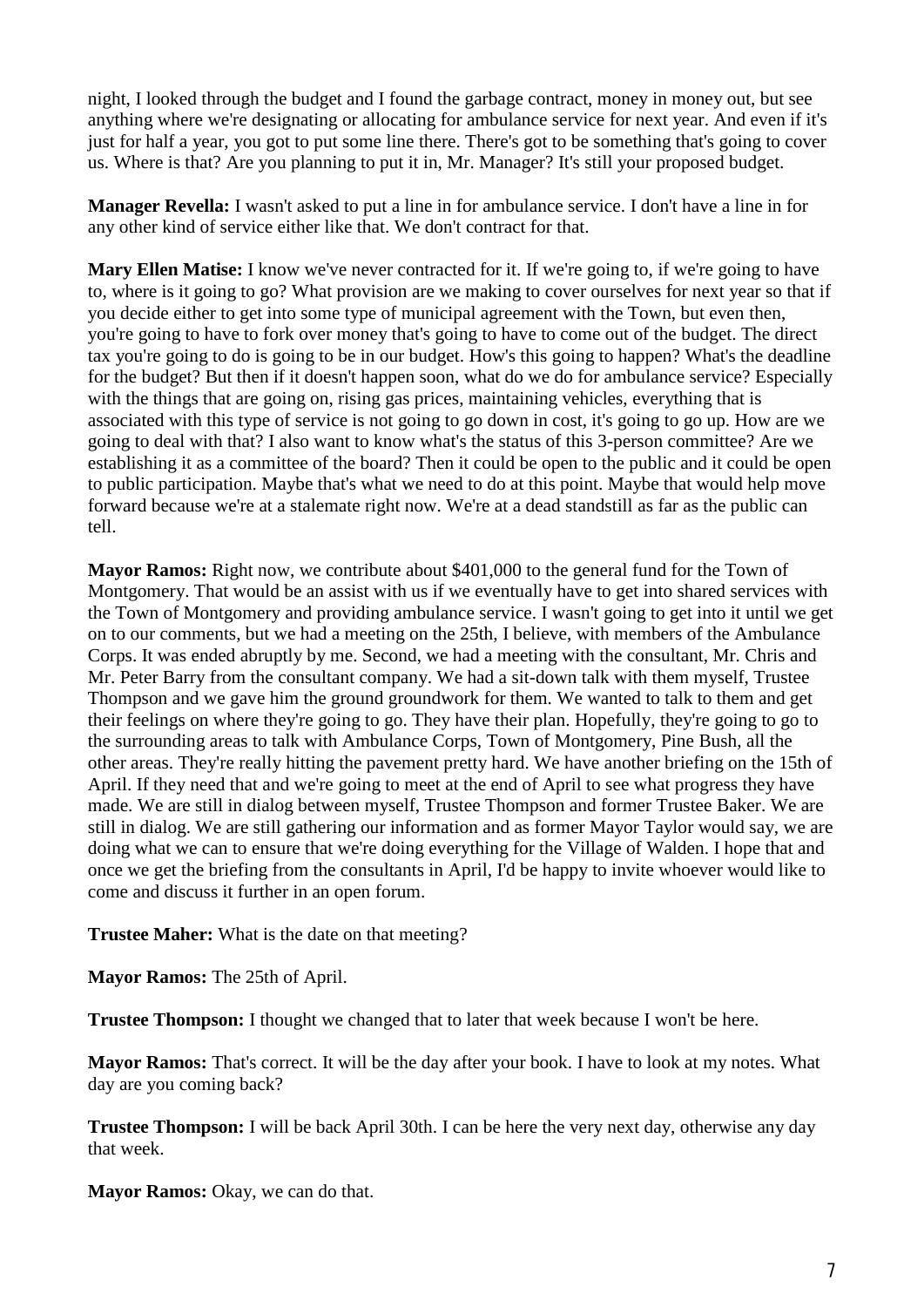**Sylvie Rainaldi:** I am a Trustee with the Town of Montgomery Ambulance Corps. I saw since you had Ambulance on the agenda tonight, I would just take the opportunity to share with you, we have monthly executive board meetings at the Ambulance Corps. We invite the liaisons and the Trustees to attend for at least a minimum of 30 minutes where we go over our financials and data every month. I just wanted to take the opportunity since Q1 just closed to give those everyone here an example of what we go over and highlight some of the things for Q1. We meet the 2nd Tuesday of every month at 7pm. We meet in person at the Ambulance Bay here in the Village of Walden. But we also have a Zoom call in set up. We primarily talk about 3 things in those meetings the 1st being our statistics. The 2nd being our finances and the 3rd any initiatives that we're working on. \*referenced handout given to whole board\* If it's something you're interested in or want to talk to us about. By all means, call in or attend our monthly meeting. We also had a chance to meet with the consultant in March. They had also done additional requests for data, statistics, financials, policies and procedures. We sent that all to the consultant as well, and we're looking forward to working with the two of them and their recommendations. I have just 1 question for you.

**Mayor Ramos:** This is just comment. You did a phenomenal job and we'll get into it when we get to discussion, you can ask your question there.

## **Parkland Funds**

**Manager Revella:** We talked about parkland funds a little bit last time and a little bit last night. I talked about it with the Attorney as well and with the Recreation Coordinator. We would like to designate some of the parkland funds. We have \$63,000 in the account right now. We're likely going to get a lot more over the next year towards 1 of those capital projects. I'm not sure what the board's preference is, but it could go towards either the Community Center, kitchen upgrades and outfitting or towards the Scout Cabin updates or something like that. But it has to go toward something of that nature. I don't know if you want to ask Dave those kinds of questions, but that's what our conclusion was.

**Attorney Donovan:** I'll give you the general rules because we talked last time about certain equipment and my indication at the time or my inclination at the time was that wasn't allowed. I've confirmed that. The field groomer are more operation and maintenance, they're not permissible. The statutory language, but there's also interpretations by the New York State Comptroller \*read interpretation\* In my view, the things that the Manager has outlined would be permissible. Things like a mower or a groomer would not be.

**Manager Revella:** If the board was inclined to use some of those funds, what's the process to utilize them?

**Attorney Donovan:** I don't know what process you've used in the past, but if you want to bring something specific to the board, then the board could vote to say yes, we authorize the expenditure of X dollars from the Parkland Trust and Agency fund for this purpose. But I think you should you should articulate the specific purpose.

**Trustee Pearson:** \$63,000, do you want to use the whole thing?

**Manager Revella:** I'm not sure what the board wants to use, but those are the projects on the list that are potentials. I would request that you'd use some or a majority towards one of those projects, at least. So, we don't have to capitalize it in a bond. It would either be towards the Scout Cabin Rehab or the Community Center kitchen and outfitting, if you're so inclined.

**Trustee Thompson:** Didn't I see on that list was also the Waterfront Park?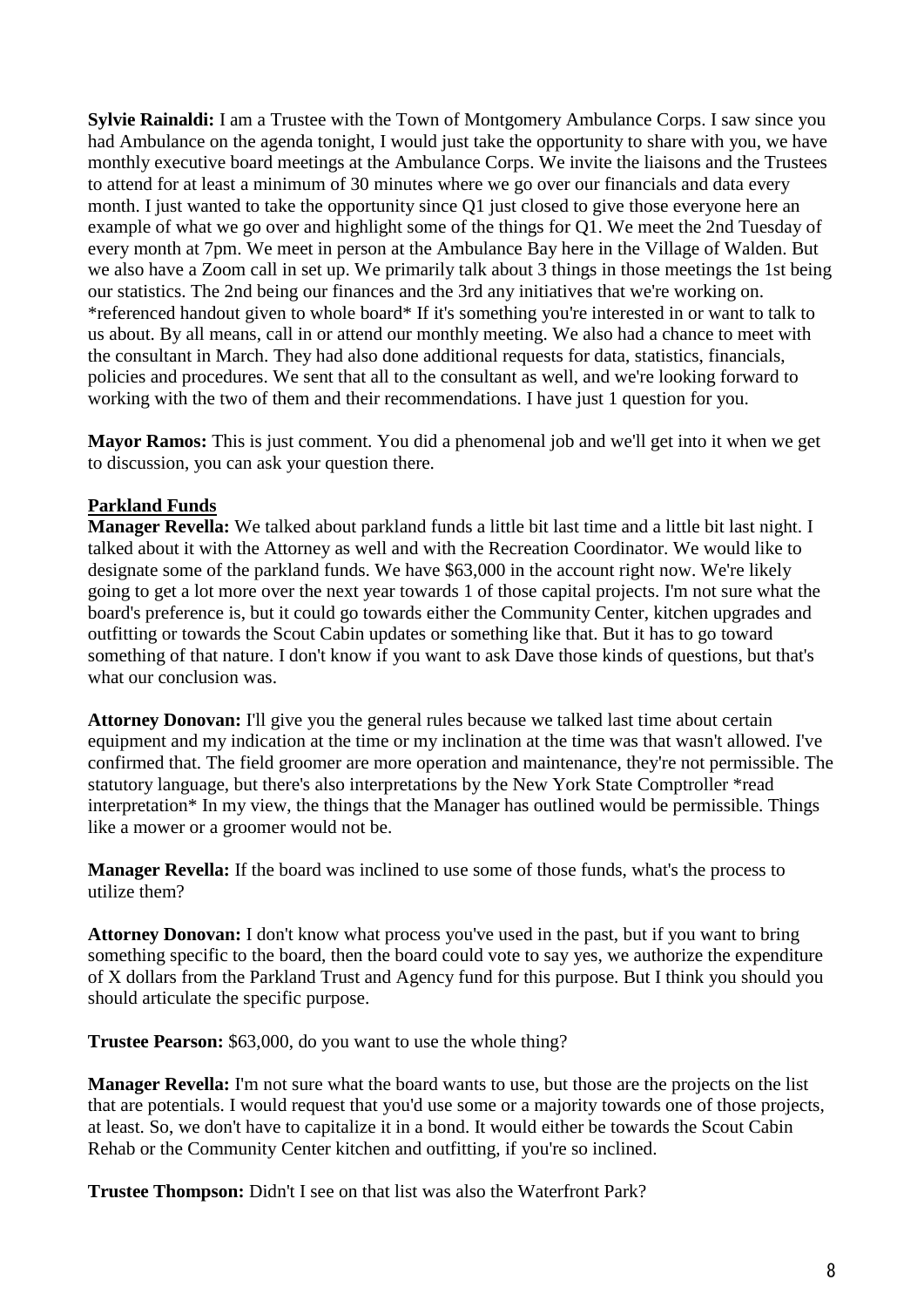**Manager Revella:** Yes, we have a \$150,000 grant for that. I don't know if we need that. We don't have the bids yet, it's an option.

**Mayor Ramos:** Is there a priority list?

**Manager Revella:** The Community Center would be 1. Depending on the bids for the Riverfront Park would be 2. If the bids are fine, then we wouldn't. But otherwise, yes. And then the Scout Cabin would be 3 on that list.

**Trustee Pearson:** We were talking about the Scout Cabin last night and it was only 50 something thousand dollars. Why don't we cover that and be done with it and be finished with that project, except for fixing the outside of the building. Instead of chopping it all up and why don't we finish 1 project and move on to the next.

**Manager Revella:** The other idea was the Community Center was we would want to get it done. So, it's more operable. The Scout Cabin may be able to wait up to a year until we get additional funds in from the projects that are online.

**Trustee Pearson:** You have \$170,000 in the budget for that s\$63,000 is not even half of it. Where is the rest of it going to come from?

**Manager Revella:** You'd bond.

**Mayor Ramos:** They gave priority list on what needs to be done.

**Trustee Thompson:** It sounds like the Waterfront Park; I don't think that needs to be a priority because there's a decent amount being in place for that already. I agree that the Community Center is a building that we've needed for use for quite a long time. It's a beautiful brand-new facility to be able to get into it and utilize it. It makes sense to spend some money on that, however. That Girl Scout Cabin project, I feel like that is dragging on into an eternity. If we don't stay on top of that and get that complete, I feel like we're going to go backwards and we're going to have to repair and replace a lot of the things that we've already been working on. And if we don't get the exterior of that building taken care of, I'm not a carpenter or contractor, but it was always my understanding, you do your foundation, your roof and your exterior first and then you go inside. We've spent a lot of time and a lot of money on the inside. I feel like the outside is deserving of our attention as well. I just feel like maybe some of the money could go toward the Girl Scout Cabin and the majority of the money perhaps go to the Community Center. I do agree with Becky, to have all of the projects incomplete, I don't know if that's a great idea. I feel like we should finish one. We have the money pretty much set aside for the last 1 on the list. I don't know. I feel like the other 2 should take top priority.

**Trustee Pearson:** Is the Girl Scout Cabin in a historic marker, does it have a historic presence right now?

**Manager Revella:** No, it does not. Not right now.

**Trustee Pearson:** We probably won't, because we won't have somebody that'll do it. That would be good because you can also get extra funding through grants for that as well. I'm torn. I understand you can't rent the other building out without a kitchen. You have it for camp but when summer camp is over, you need kitchens and you need other people to be in there. I still would probably rather see the building without being more deterioration in the Girl Scout Cabin and be taken care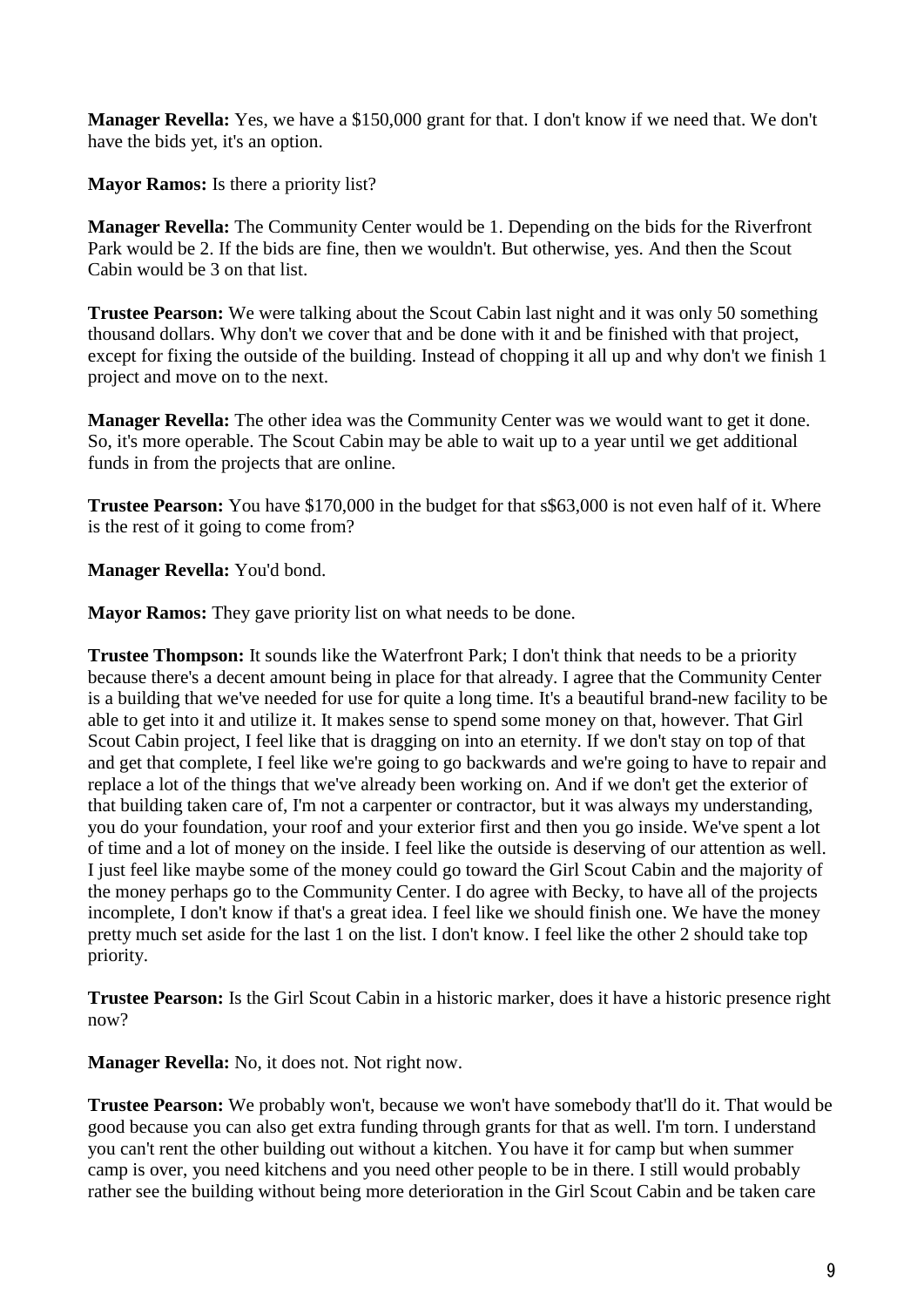of and get that done. Maybe get a historic marker for it. Get that finished. I think if we let it deteriorate anymore, you're not going to have it. It's going to fall apart. It was a beautiful tribute to the Walden community. It's a unique building. It's something that should be treasured here. Lots of times we let things go and deteriorate and we can never replace them and the value that they have for the community. You told me last night that's used all the time. I would probably push for the Cabin. If you're going to bond for the other 1.

**Trustee Maher:** Are we picking 1? Can we spread it over or prioritizing?

**Manager Revella:** I would like you guys to prioritize, because we're going to get more Parkland funds in and as they come in, we can start to try and allocate towards projects.

**Trustee Maher:** I would say finish the Scout Cabin and then Olley Park would be my 2nd priority.

**Trustee Sebring:** Olley Park being number 1 and I would say the Scout Cabin and then the Waterfront Park. That can that can wait because nothing is been done yet. So, you have time on that.

**Deputy Mayor Carley:** I would go with the Scout Cabin 1st. This is primarily because our conversation last night and we talked about our community, making sure all our residents are taking care of. Our young people utilize the scout camp and evidently a lot. We need to make sure that that's sufficient. The other project after that, Olley and then Waterfront.

**Mayor Ramos:** I'm going to have to go with the Deputy Mayor. It definitely needs the work and we do use it 6 days a week and we've been there for a couple cupcake contests and I think it would be beneficial for them to thrive in a new and fixed environment so that we would prioritize Scout Cabin 1st, Olley 2nd and then Waterfront.

**Manager Revella:** Does that need to be in the form of a motion?

**Attorney Donovan:** There's no specific allocation. It doesn't say \$10,000 for the Scout Cabin and \$10,000 for the Olley Park.

Trustee Pearson made a motion to allocate \$50,000 towards the Scout Cabin. Seconded by Trustee Thompson.

# **Discussion – Ambulance District**

**Trustee Thompson:** I think you pretty much covered everything when you allowed Ms. Matise to speak and you clarified. I think that we are still trying to sort it out, we're getting closer. It's just a shame that we didn't start with the consultant. I feel like we've gone backwards. We got to keep moving forwards. It's just unfortunate because the 2 gentlemen that we met with were just a wealth of knowledge and I feel like they're going into this with a very open mind. They're collecting all kinds of information from all parties involved. I know they met with the ambulance. They had discussion with Mayor Leahy, with us. I believe they told us their next stop was the Village of Montgomery. Again, forming the district, joining the district may be the absolute ideal situation for our Village. But the 2 gentlemen even agreed. There's a multitude of models out there that may work for our community. I just feel like we have to see it through. We've been doing what we have to do. We've talked to so many Ambulance Corps, Town Supervisors, fire personnel. I'm looking forward to talking with our Ambulance Corps. Our meeting didn't quite go as planned, but I didn't get the opportunity to speak with you guys, which I would very much like to do. I think that we have to continue to just sit tight and let these 2 consultants do their business, present to us their findings so we can make the right choice for our Village. I don't want anybody to think that these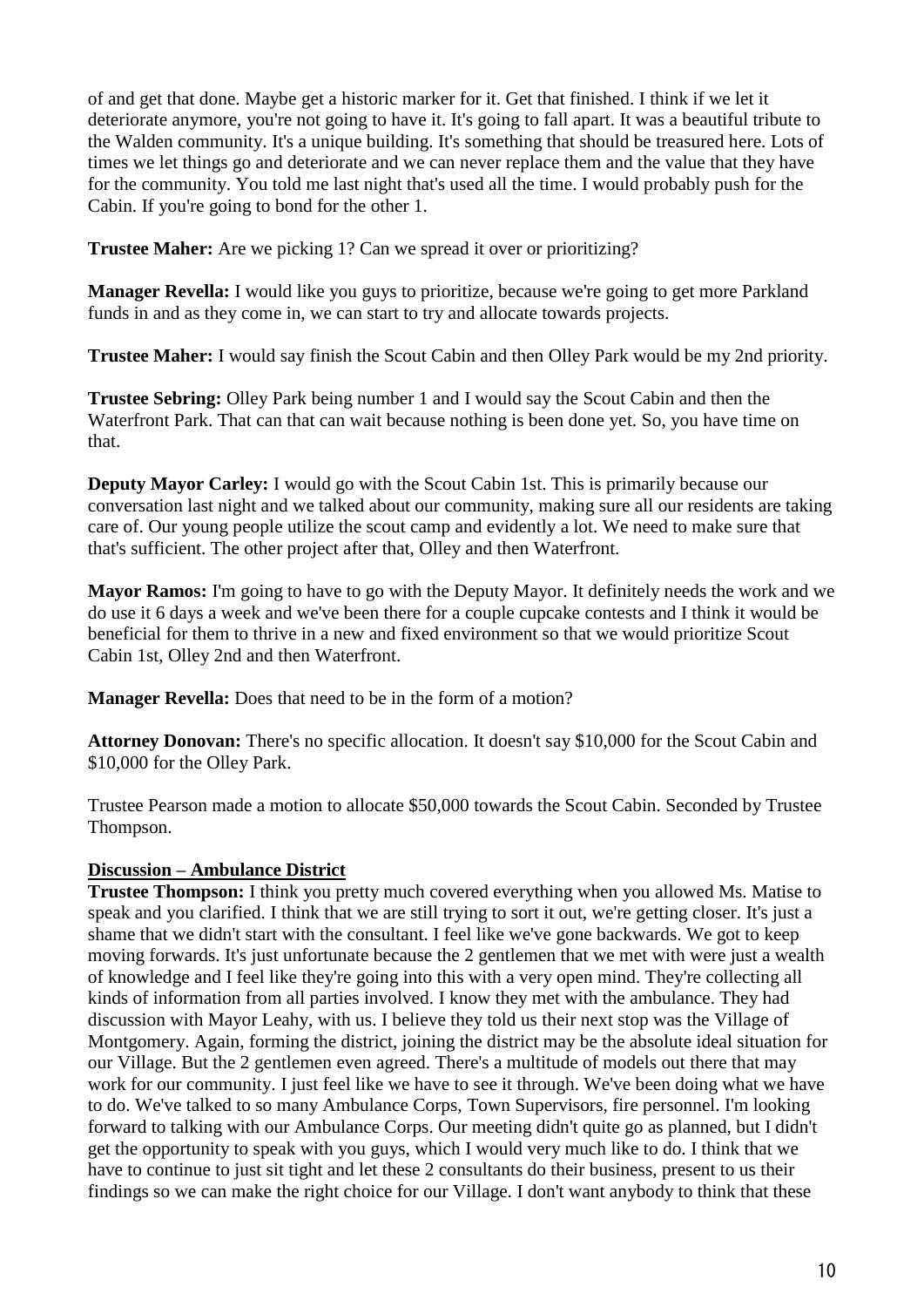are closed meetings. They certainly are not. Mr. Carley had to step out. Everyone agreed that Cheryl Baker should see it through. Once everything is presented and we have a clear picture of where we're going, we most certainly can invite members of the community to join us.

**Trustee Pearson:** You said you had a meeting with the Ambulance Corps or with who?

**Mayor Ramos:** Ambulance Corps.

**Trustee Pearson:** You shut it down? You didn't want to hear what they had to say or was there an issue? What was happening?

**Mayor Ramos:** There was an issue.

**Trustee Pearson:** Personalities? Or is it just something you didn't want to hear? I'm not following.

**Mayor Ramos:** Somebody accused me of criminal issues and I thought maybe there wouldn't be a good discussion.

**Trustee Pearson:** Okay, thank you. I think Mary Ellen brought up a very good point about the budget line item for this because it's not in the budget. Where are we going to put it? I think we'd need to plan ahead for that because if it's taking this long already and we do not have a service, what are we going to pay for it and how are we going to pay for it? I would like to possibly talk about that.

**Manager Revella:** I would just let you know that the potential for the district wouldn't be financed until another year in our budget. We should be okay with our budget for 1 year. We would seriously have to consider on our next budget if that's what comes to pass. If there wasn't a Town wide, including the Village district, with us contributing, we'd have to consider that.

**Trustee Pearson:** Their year is to January.

**Manager Revella:** No, their tax district wouldn't start yet. I don't think they'll have it by January 1st, Dave, is that correct?

**Attorney Donovan:** I don't know where everything stood in terms of the adoption before taxable status of March 1. I don't know where they stood. That was the issue before for the Villages to make sure that they opted in at a specific time so the permissive referendum could lapse so the district would be ready to be effective taxable status date March 1 to be on the Town's budget for 2023. I don't know where that stands.

**Trustee Pearson:** That's next year, so that starts in January. You have January to June when our budgets up, so that's 6 months of no money. Where are we putting that money in our budget? That's 2023. That's our budget.

**Manager Revella:** What would you be paying for?

**Trustee Pearson:** I don't know. I get it, but it's still have some funds somewhere, something that you're going to think about for ambulance or put it in another line or I don't know where you want to put it.

**Mayor Ramos:** We can easily ask the Town of Montgomery to foot at least half of it when the time comes. They're getting a \$401,000 from us. That was just last year's numbers. This year is going to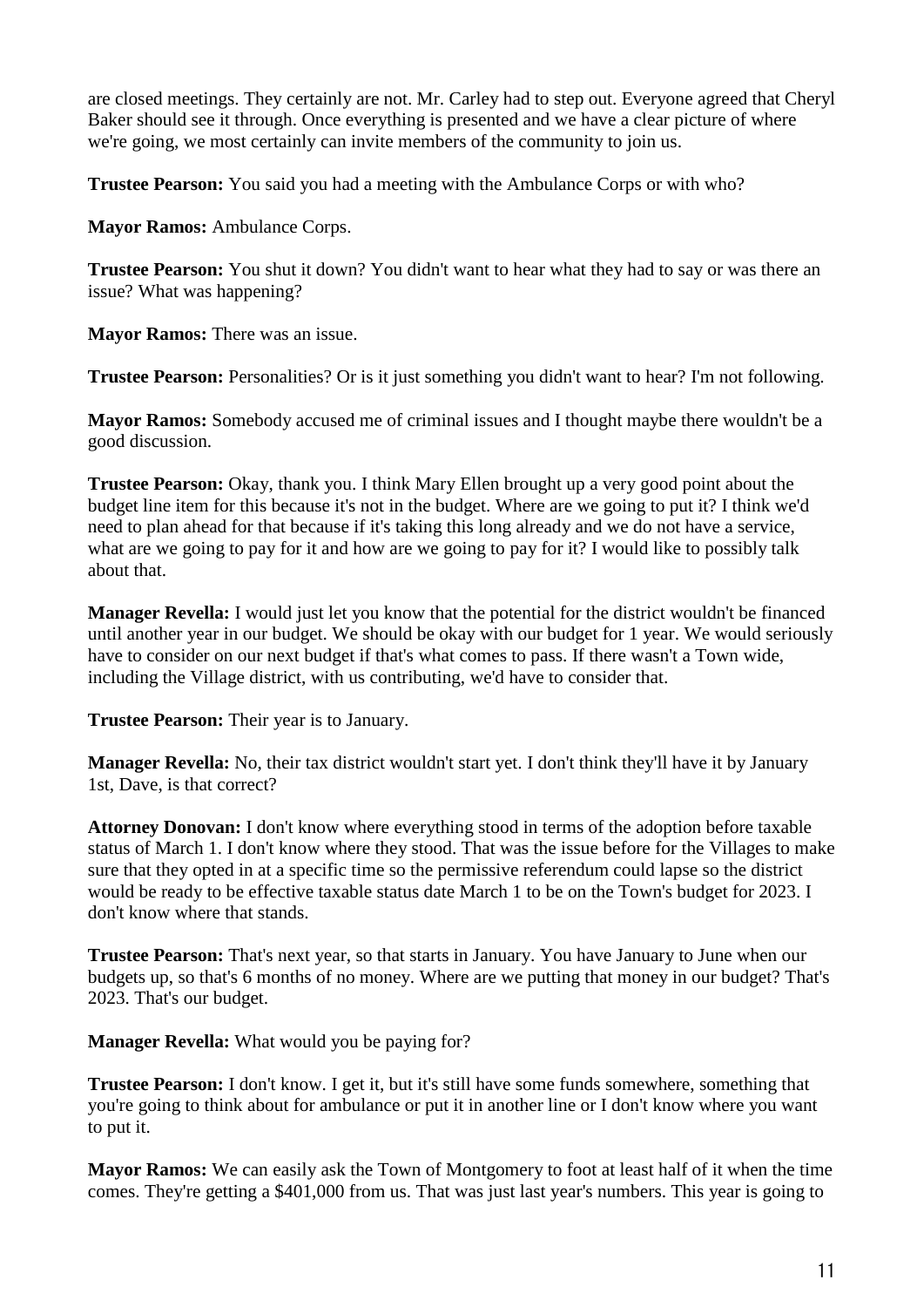be a little bit more. We're still in discussion. Obviously, they sped at this. Got it too fast without any calculations and we are doing our best to see this through and see it right.

**Trustee Thompson:** Becky, they are formally presenting their findings to the Town of Montgomery at the very latest, the beginning of June. We should know by the end of May, beginning of June what their recommendation is.

**Trustee Pearson:** Our new budget starts on June 1st.

**Trustee Thompson:** Correct. But we're already contributing to the A fund. So, if we continue to contribute to the A fund, what I think John is saying is that maybe the amount of money that we would be able to use to continue service until we officially opt in. Correct?

## **Mayor Ramos:** Correct.

**Trustee Pearson:** That's a maybe. What do they use the money for when they collect our taxes? It's 1% of all of the residents of the Village of Walden. They can't be using that money for ambulance. What are they using it for? So, there's extra money there. I'm just concerned on our end. We're not going to fix what's going on in the Town of Montgomery. I think that we need to be as a board prepared for what's going to happen or not happen. If we need to put something a little extra somewhere, so we have it just in case. If we don't, then we don't use it, but we are prepared.

**Trustee Maher:** With the no closed meetings. I just wanted to make everyone aware that it's great. I love the fact that they were not closed meetings, but they also were not open to board members. If you're going to have an open meeting, you just have to let everyone on the board know about it.

**Trustee Thompson:** But we can't have a quorum, so we can't have everyone from the board there.

**Trustee Maher:** By not closed meetings?

**Deputy Mayor Carley:** They're just open to the public.

**Mayor Ramos:** If 4 of us show up, 1 of us has to leave.

**Trustee Pearson:** You have an extra seat open. Cheryl isn't a board member. Why don't you invite Trish to be on your committee? I mean, she's looking at it from an opposite side. I think it's a good thing.

**Trustee Maher:** I think even just an invitation or putting it out there that you are meeting on this date, on this topic and then reciprocation of the education that you're finding. Just so we're all aware because I've heard a few things here and there that you've met with this consultant and that you're meeting with this Town and I still haven't received any communication on how those meetings went or what you found out about. I think just more communication in general would be much appreciated. This is obviously a topic, no matter what side you're on, it's definitely something that everyone is heavily invested in. I think that would just be my last statement that I wanted to make is just because you might have an opposing view as someone just keep in mind, everyone is up here fighting for taxpayers and there are many taxpayers who do want ambulance service and do want to be opting into the tax district. I'm fielding and up here voicing their opinions as well. There are always 2 sides and we just have to make sure we're looking at both sides and sharing communication to the public as much as possible. Again, I don't know if we're going to be doing that through the Facebook forum or public notices, but there needs to be some way of channeling that communication to the public, even in the preliminary stages that we're in.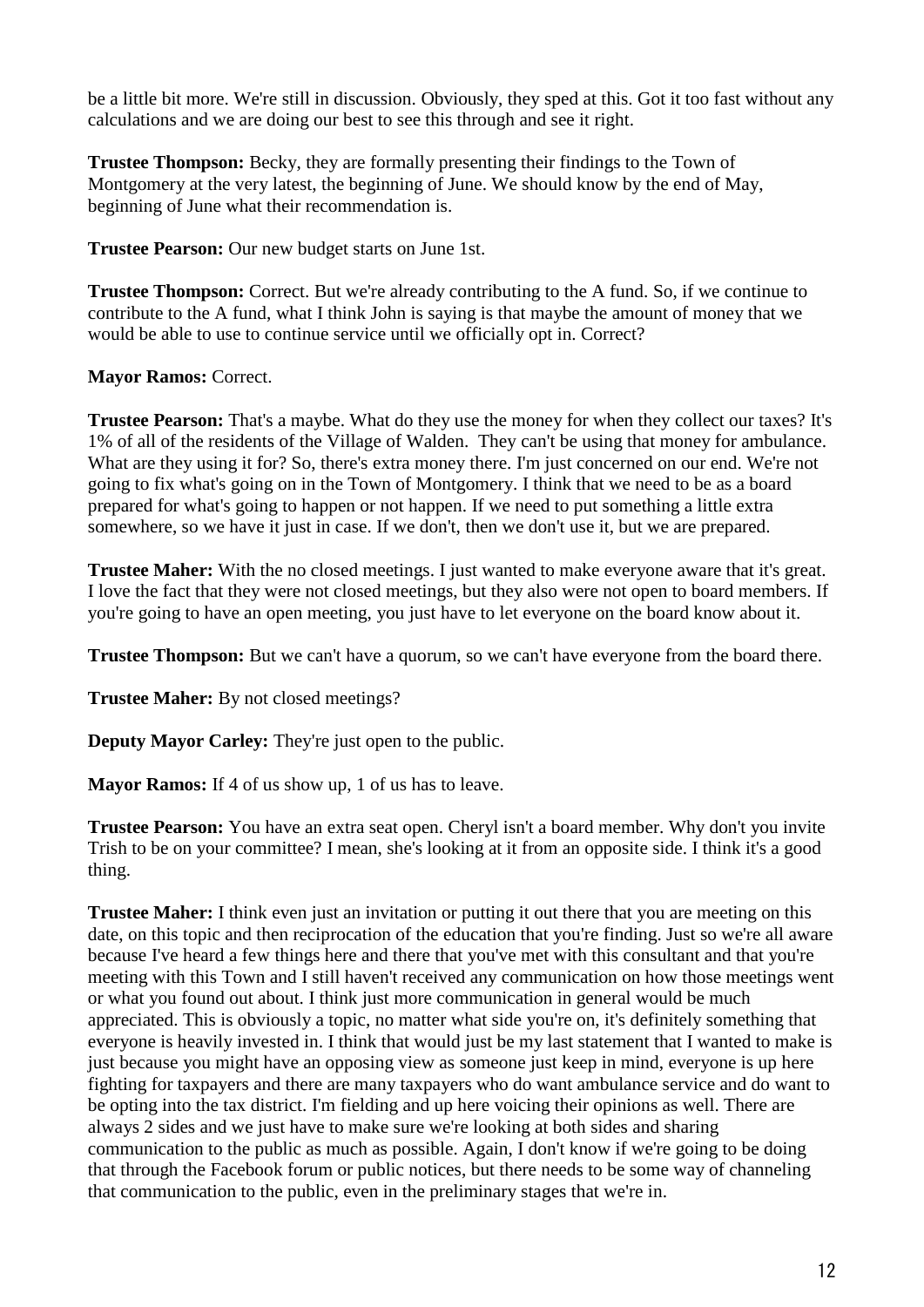**Trustee Sebring:** I believe at the present time with the committee working with the consultants and the Ambulance Corps, that when the report that they make up will tell the whole story. At this present time, I don't believe that we should be letting in any information out other than what's given here, because there are particulars that right now only the committee should know. They have to write the report. They discuss with the Ambulance Corps or they discuss with the Supervisor for the Town. There are things that we should not know, but we will know when the report is given and given to the residents.

**Deputy Mayor Carley:** I want to say thank you for the committee from the Village talking with the consultant because now I hear what you're saying, because you said once the consultant gives us different views, the different models, then we can pick and choose. Now that tells the public, we're waiting on the consultant to give us an overview of the different models that are out there and objective view so when the committee sits down and we all sit down and look at and see what will work for our Village and then we can say 1, 2 or 3 and then make an educated decision. To me, that's what I was saying last time. And you answered it tonight. I want to say thank you because now I see that you want to wait for the consultant, then they give us the models, then we pick and choose, and then we have a discussion and then we move forward. Concerning funding regarding the should we start putting money together for it right now? To me, I think it's difficult and I agree with the Manager is saying that we just don't say here's \$100,000, here's \$500,000 and here's whatever. I think the key is that we do contribute to the A fund and if something comes up, we're going to start, then we have that to at least get us started, whatever that is. Then later, when we start moving into a more of another budget, we find out exactly what we're going to do and to move forward. I do appreciate that comment about what the committee has done and where we're going now. That gives the community a clear vision that come June 1st ish.

**Sylvie Rainaldi:** So, I understand, right now, Village of Walden, property owners pay into the A fund for the Town. The Town uses a portion of that A fund to pay to subsidize the ambulance services or emergency medical services for all residents, including the Villages and the Town. Starting in 2023, the Town is carving out that money and they've created a process they're going to RFP for ambulance services and they're going to pay for those services through a tax district and the Village of Walden residents will not be paying into that tax district. Therefore, the Town, since they have decided their ambulance funding is coming from the tax district, I haven't heard anything from the Town about continuing to also use funding from the A fund for ambulance services. My question is if the Village of Walden is not planning on paying for emergency services through the Town tax district or through the Village budget and I've been up here before saying that going forward, starting in 2023, the Town of Montgomery Ambulance Corps will be moving forward with a contract service, there will be costs for municipalities tied to that contract, then who will be providing your ambulance services in 2023?

**Mayor Ramos:** The town has not discussed with us any type of contract that is going through right now. We're eager to discuss with them if that's the case.

## **Village Hall Floor Bid**

Tabled

# **Tax Cap**

Deputy Mayor Carley made a motion to set public hearing for April 19, 2022 Override Tax Levy Limit at 6:30pm or soon thereafter. Seconded by Trustee Sebring. All ayes. Motion carried.

## **Updated Village Policies**

**Manager Revella:** This is the Village policy packet should have gotten an email, it's very large.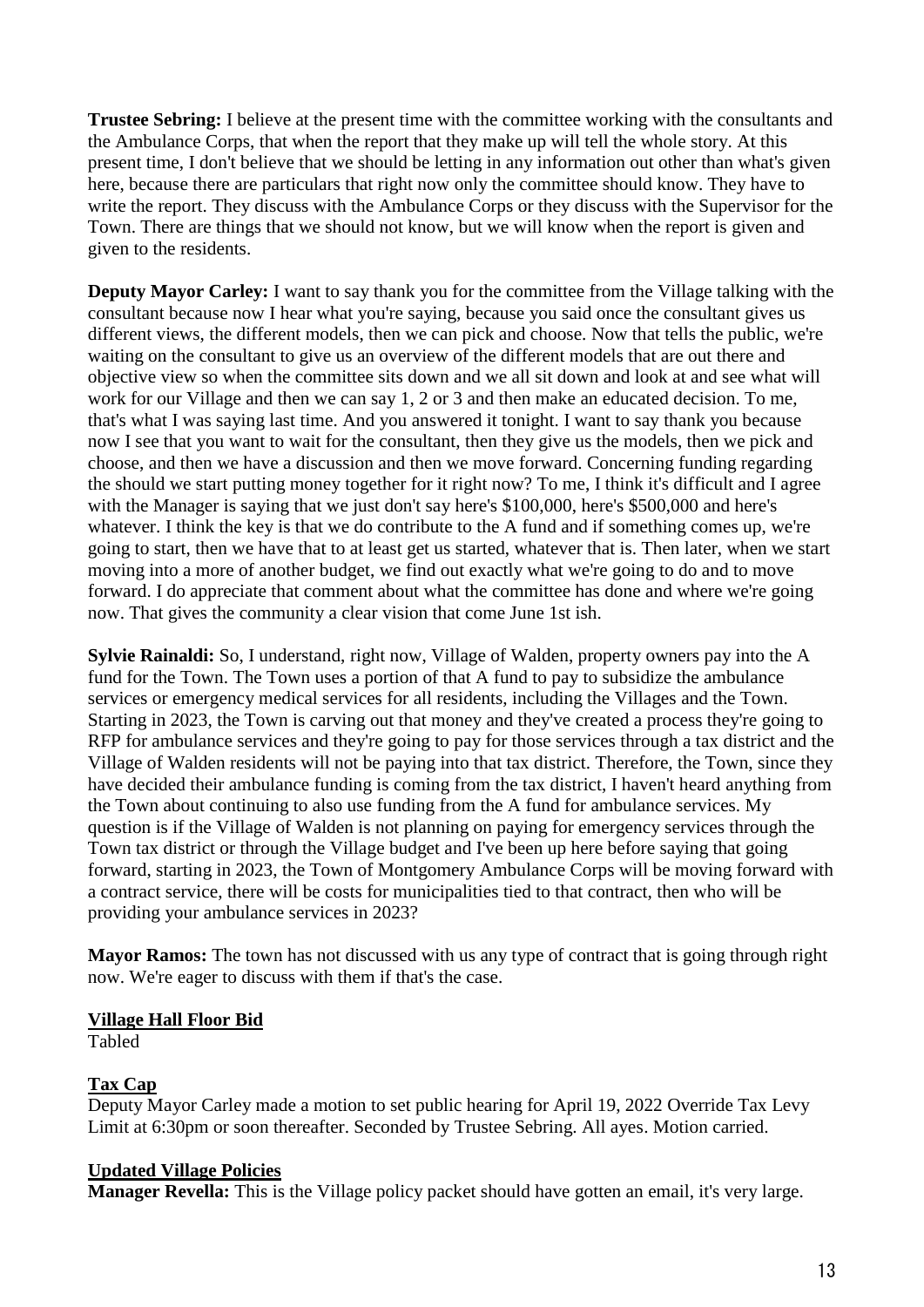Was only minor change of the leave time for elections was changed. So, we had to update our policies to reflect that. That's what we did. We just need the Village board to say, that's okay.

Trustee Pearson made a motion to approve the updated policy packet. Seconded by Trustee Maher. All ayes. Motion carried.

## **Discussion – Article 18**

**Attorney Donovan:** The Village current code, Chapter 38 Subdivision 6 provides that the Clerk of the Village shall cause a copy of Article 18 of the GML and the Code of Ethics adopted by the Village, which is Chapter 38 to be distributed to every officer and employee of the Village prior to their entry upon duties of their office. They're supposed to sign off on that and then annually it's to be redistributed to every incumbent elected official and every appointed officer, and they need to sign off on it again. So that's what the law is. I guess there is a disclosure form that needs to be done as well. I think that's just being brought to the attention.

**Manager Revella:** I just want to make sure the board's aware of the current practice, since I've been here, was a disclosure form that's given out by the Ethics board, which is a couple of pages, your law does not say that. Your law says this Article 18 conflict of interest section, which is several pages. I'm just not sure if the board wants to continue both. One.

**Trustee Pearson:** I would continue both.

**Manager Revella:** It's up to you guys. We have not done the 2nd one since I've been here, I've never had anyone bring it up.

**Trustee Pearson:** When I was Mayor that's the 1 I had to sign, the ethics and it had everything in it because why wouldn't you want the people that work here to be going through that? I mean, there's businesses that are conflicted, there's things that are conflicts.

**Manager Revella:** Those are on the disclosure form as well.

**Trustee Pearson:** I like the one we already have. I think it's important.

**Manager Revella:** The one disclosure form has your personal information, business positions, investments, real estate, interests and contract and sign and attestation. That's the form that the ethics board reviews periodically. The other one that we're talking about, which Dave said was in our code which Trustee Pearson brought up is this Article 18 section, which is huge, but I don't know if you want to fill out this one, which has a little bit more or the original disclosure form and just have the Article 18 attached. I'm not sure how you guys want to do that. Or do you want the Ethics board to review and make a recommendation? Up to you guys.

**Trustee Maher:** For the ethics as well as the disclosure?

**Manager Revella:** So, the Ethics Board for the Village reviews the disclosure form, which is the three-page form. I haven't seen them request or review the second section, which is Article 18. I don't know if the board wants to do both or have the Ethics Board review and make a recommendation, or you guys can make that decision.

**Attorney Donovan:** If you want to change it, you need a local law to change it.

**Trustee Maher:** I'm fine with keeping it.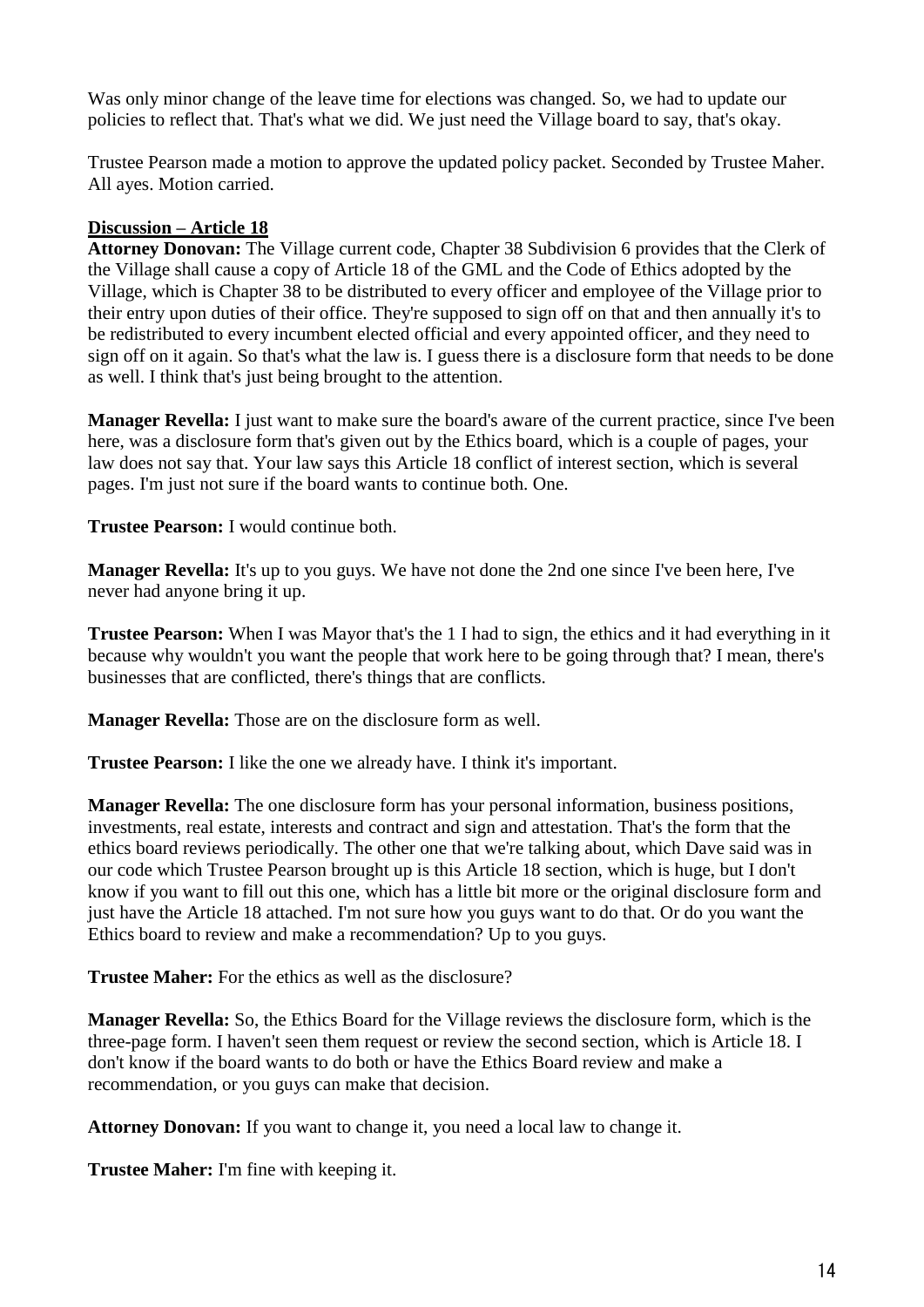**Trustee Sebring:** I'm fine with keeping it.

**Trustee Thompson:** I'm fine with keeping it as well.

**Deputy Mayor Carley:** I'm confused.

**Manager Revella:** I'm going to need this back from everybody like immediately as well. Article 18 as well.

**Trustee Pearson:** I signed mine already. I didn't know about the first 1. I just knew I had to sign something when you become a Trustee and you only have a certain number of days to sign it.

**Deputy Mayor Carley:** This is not a form. This is a docket. And so, if you're asking us, do we rather fill this out or fill this out? Is that what you're asking?

**Manager Revella:** Yes, that's up to the board.

**Trustee Pearson:** Filling it out is one thing, reading what's in it is another thing?

**Deputy Mayor Carley:** I get it. My question is this form is what is being reviewed by the Ethics Committee currently.

**Manager Revella:** I have not seen them review it since I've been here. I'm not sure what they did prior to that. We haven't had that distributed.

**Deputy Mayor Carley:** That's what I was going to say. I've never seen this. Now my question is, why would we do this if we can only have to do this? This is only for a reference.

**Trustee Pearson:** I'll tell you why Willie, it's in our code book.

**Deputy Mayor Carley:** I know where it's at. My point is, I was confused. When you said form, I'm looking for a form. But this is not a form. This is like signing a whole document in different sections versus just this. For me, I think the disclosure form is quicker and easier versus going through a whole document and then you have to keep up with everything, even though I think we should still read it.

**Manager Revella:** Information should be attached.

**Deputy Mayor Carley:** Exactly. That's what I was going to recommend. This is what should be circulated. But however, it should be acknowledged that you receive Article 18 conflict of interest so that everyone knows that you do have the document. I rather acknowledge that I received this versus going but it's quite a few times you have at least 6 pages I just saw really quick that I have to fill out information on.

**Trustee Pearson:** Only if you need to fill that information out. If you don't have those issues, you don't fill it out. If you don't own multiple businesses and you don't own this and that you don't have to fill anything out.

**Deputy Mayor Carley:** My point is if the committee reviews this and I just keep this in my little file, then that should be fine in my opinion, unless there's an issue with pulling out just a form by itself.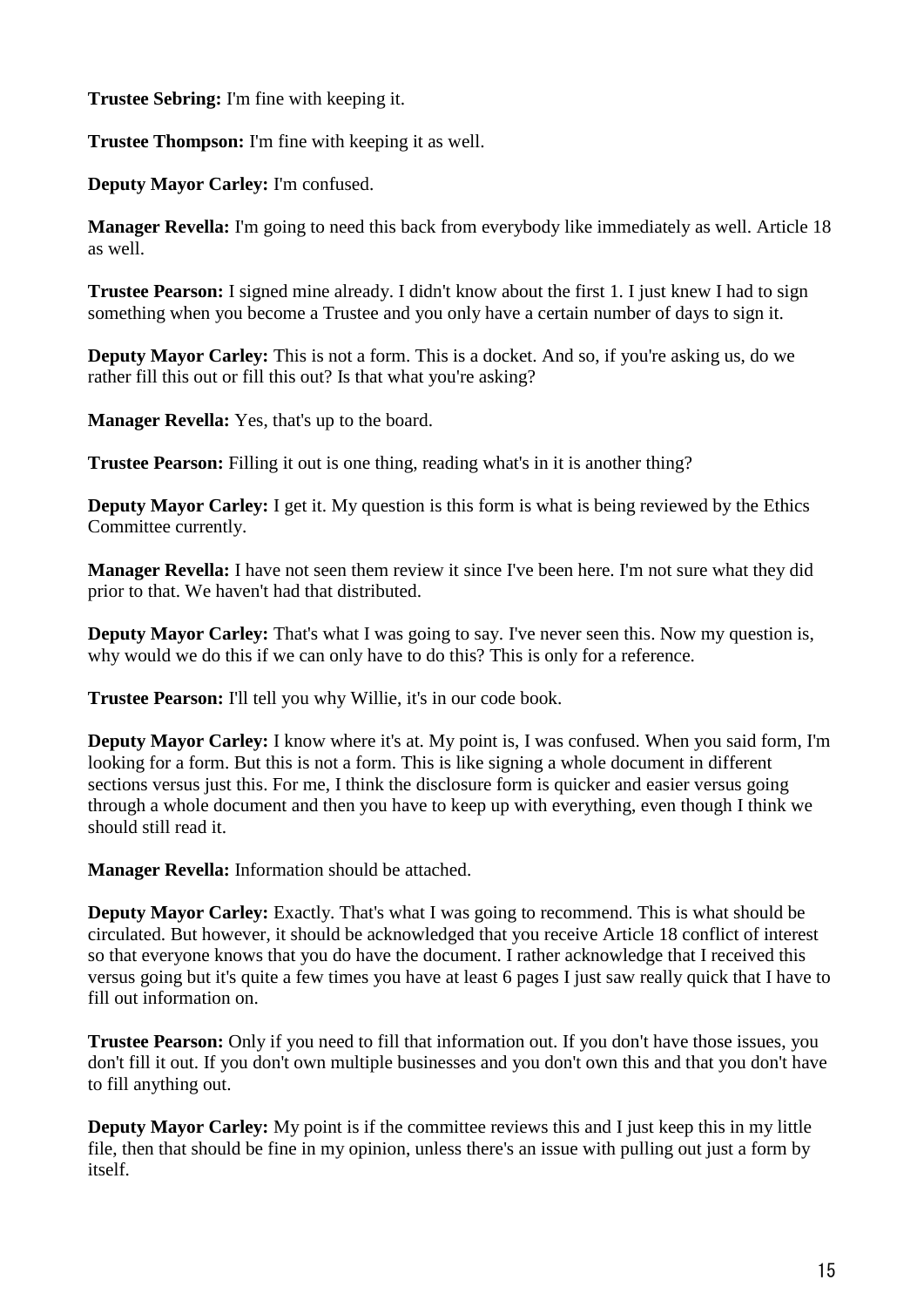**Manager Revella:** It's up to you guys.

**Deputy Mayor Carley:** I just voted for it. Keep this and then use the docket the packet for a reference. And then if we have to go through, the process to do that and I'm good with that too.

**Mayor Ramos:** I agree with agree with Deputy Mayor that we just keep the disclosure form and Article 18 as a reference point.

**Trustee Pearson:** So, you want to change the local law so you don't have to sign for article 18?

**Attorney Donovan:** All our code says that you have to acknowledge that you've received and read Article 18. Basically, a statement that I will work with the Clerk with that says I acknowledge that I have received and read Article 18 and maybe we could work some other language in that you don't have to fill out the information because you submitted a separate financial disclosure form. How does that work?

**Deputy Mayor Carley:** That works for me.

**Attorney Donovan:** Right and you filled out your other ethics disclosure form so you don't have to fill out Article 18. Is that okay?

**Trustee Pearson:** I'm fine with the way is. If people have special interests and things going on here, there's financials that need to be filled out for political running.

**Manager Revella:** I just want to make sure you're aware, what we do right now is not what you're asking for. What we do right now is just the form.

**Trustee Pearson:** I know it.

**Manager Revella:** All right. So, you're saying you want to keep doing what we do right now?

**Trustee Pearson:** I want to do both of them. I said that in the beginning, I think that you should have the disclosure form in the front. This is the law; I don't think we need to change the law has been there for years. It's important. It's about how people are being ethical in their money, their employment, their businesses, and you're representing the Village residents and that is all in this form. It talks about it and you read it and then you sign it. You don't have to fill out certain things if it doesn't pertain to you. I think we should keep it. Why are we paying the attorney to change the law? If you can't take 5 minutes to read it and sign the paperwork, I don't understand that.

**Deputy Mayor Carley:** I'm not saying that it's wrong just to sign this. All I'm saying if the ethics committee reviews this versus all of this and what I mean by all of this, whatever that's in there that you put or whoever puts, it's easier for them to go through this.

**Trustee Pearson:** Well, let them have this form.

**Manager Revella:** We'll comply with the code as it currently is. Thanks, Dave.

## **Set Public Hearing – Budget**

Trustee Maher made a motion to set Public Hearing for 2022-2023 Village Budget for April 19, 2022 at 6:30pm or soon thereafter. Seconded by Trustee Sebring. All ayes. Motion carried.

## **Outdoor Café – Franco**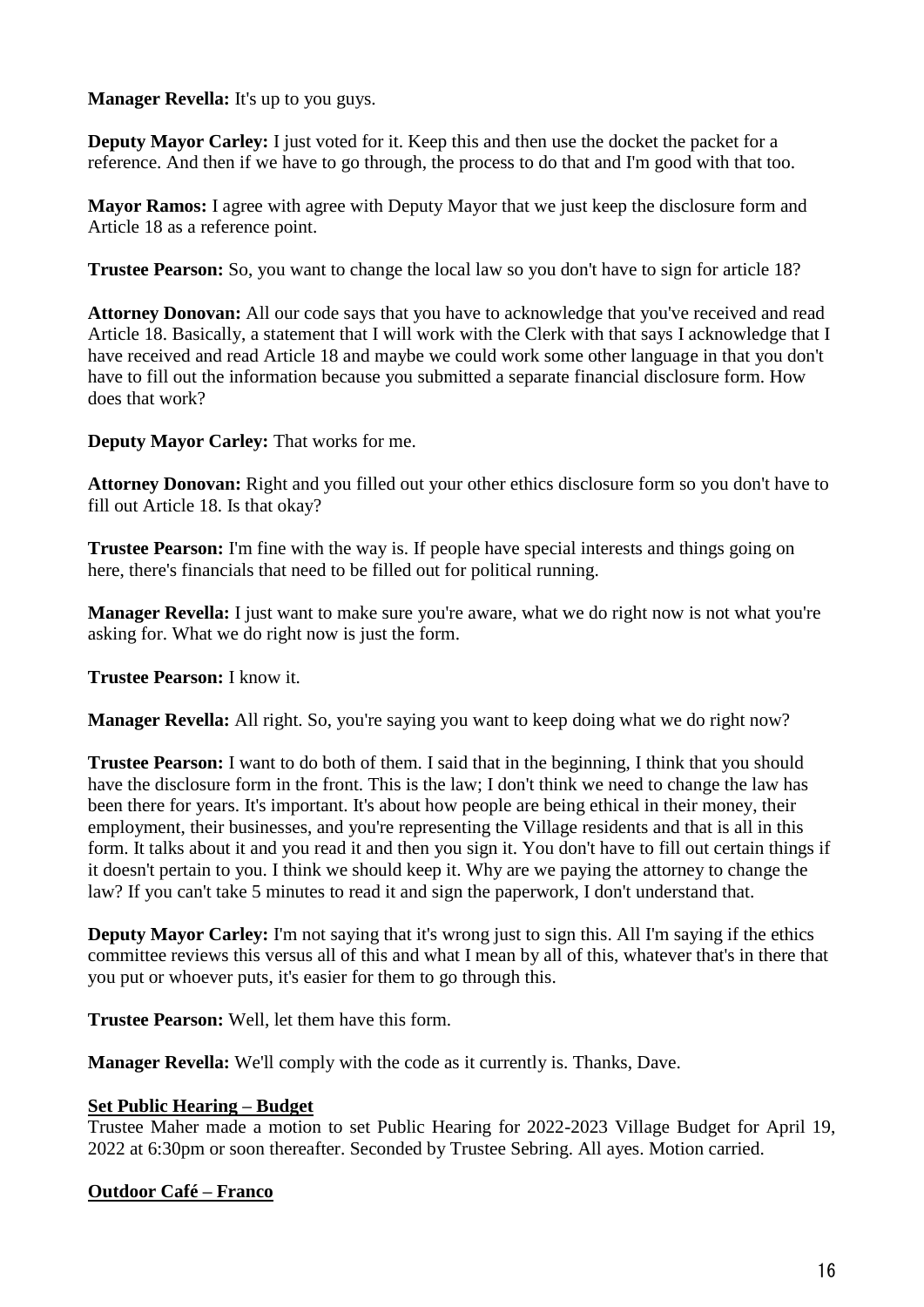Trustee Pearson made a motion to approve Franco's Outdoor Café Request. Seconded by Trustee Maher. All ayes. Motion carried.

## **Memorial Day Parade**

Trustee Pearson made a motion to approve Memorial Day Parade Request. Seconded by Trustee Maher. 5 ayes. 1 abstention (Mayor Ramos) Motion carried.

# **Special Meeting at Town Hall April 25th**

**Attorney Donovan:** It would be notice of special meaning to be convened at the Town of Montgomery Town Hall of the Village Board of Trustees of the Village of Walden at April 25th at 5:30 p.m. Then you should since it's a meeting, you are required to take some, and really Marisa will struggle to do those meeting minutes, you just need to know what time you were there, who was present and any action was taken.

**Manager Revella:** Are they allowed to utilize the Town Clerk's minutes?

**Attorney Donovan:** I would advise against that because that's the actions of the Town board, not the actions of the Village board, even though your minutes could be limited to Mayor Ramos said X, Y and Z or Mayor Ramos, Trustee Thompson spoke to the board about issues relative to whatever.

**Mayor Ramos:** While we're there, can we use a recording device? Obviously, there is going to be a lot said. There are a couple of important topics and I don't want us to be timid about talking.

**Attorney Donovan:** The open meetings law allows anyone sitting in the audience could videotape the meeting. They could record the meeting. They just can't do it in a way that kind of interferes with the meeting. Any member of the public could stand in the back and hold up their iPhone and take a video of the meeting.

**Mayor Ramos:** Meeting notes, a recording or some form of synopsis.

**Attorney Donovan:** Just meeting minutes would be all that you would need and they can be brief.

**Deputy Mayor Carley:** We would have to submit that to Marisa?

**Attorney Donovan:** Correct. You don't have to summarize, you could just say, "Deputy Mayor Carley spoke."

**Trustee Pearson:** And that's only if there are 4 people there.

**Deputy Mayor Carley:** I would assume we want more than Deputy Mayor Carly spoke.

**Attorney Donovan:** I'm telling you; you don't even have to say that. Really, all that's required in the minutes is time the meeting started, who was present, any action that was taken and the time the meeting closed.

**Deputy Mayor Carley:** Action on our part or their part?

**Manager Revella:** The Village of Walden's part.

**Attorney Donovan:** It's a little form over substance. If it's a quorum of the board there, I don't want you to be criticized that you had a meeting inappropriately. Follow the letter of the law.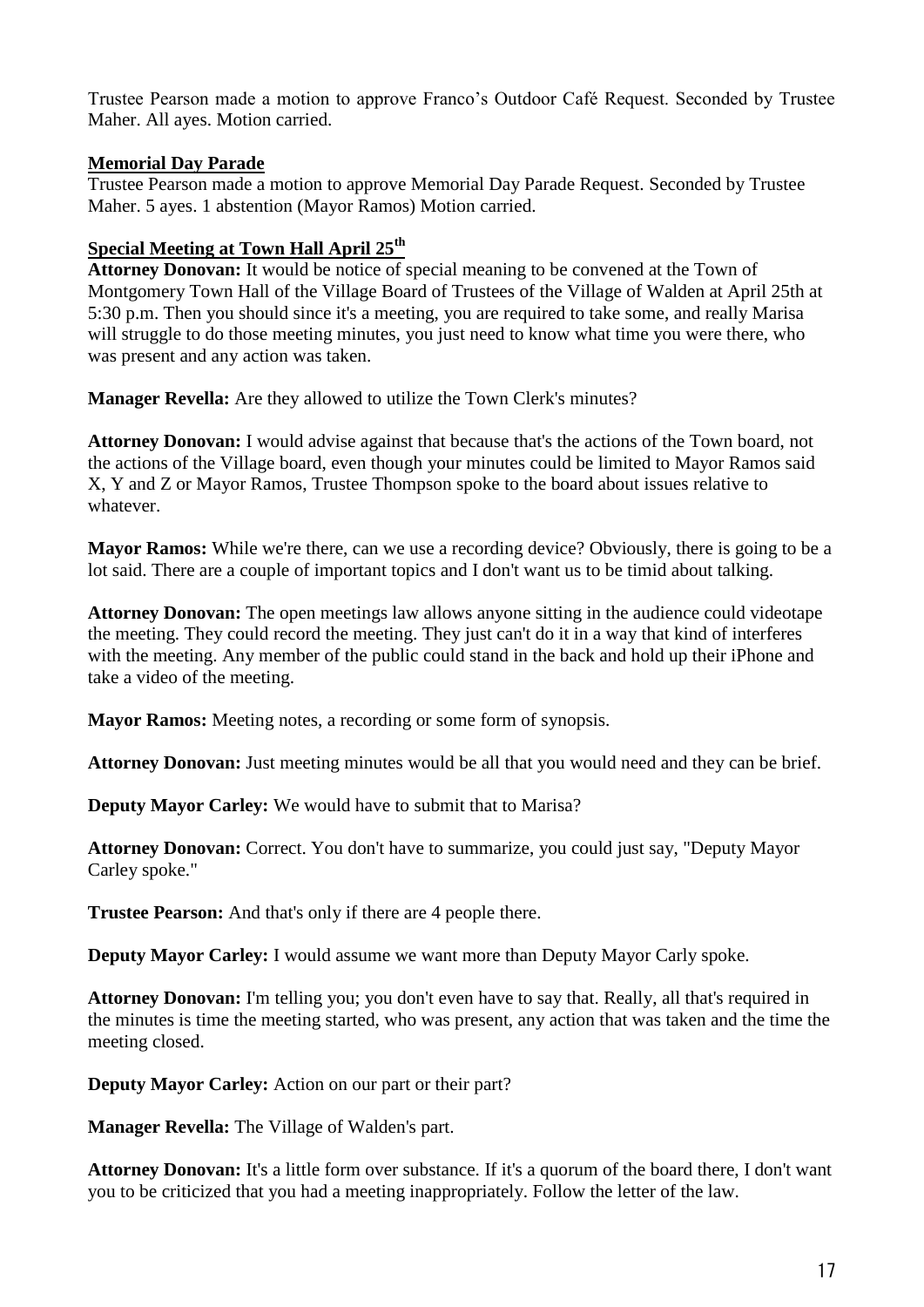## **Deputy Mayor Carley:** I agree with you. I just need it for clarity.

Trustee Pearson made a motion to set special meeting at the Town of Montgomery Town Hall, Bracken Road, Montgomery, NY. Seconded by Deputy Mayor Carley. All ayes Motion carried.

## **Public Comment**

**Susan Taylor:** I think it was the meeting that I attended before, maybe it was online. The Deputy Mayor made a good point about facelift for Main Street, but we recently had an open house on my street for a home that was being sold. Cars lined on both sides of the street. I find it odd that if we have 2 employees in the Building Department who are out within the Village on a daily basis 5 days a week, I don't know if we change the code. But I see a lot of vehicles parked off street, on the lawn, on sidewalks. There's been one on my street now, 5 months. I don't think it's moved. Truck with a sofa and other paraphernalia on the back of it. It's an open back truck. We've had a lot of real estate action in our Village. There's a lot of people coming in looking to buy homes. Main Street needs a facelift, but when they're going down our streets looking at prospective places to buy and you see this is what your neighbor looks like, they're going to keep driving. I can't even fathom when you tell me that there's no violations.

**Manager Revella:** I didn't say there was no violations, I said they didn't write any.

**Mayor Ramos:** 2 of those vehicles are unregistered or not inspected.

**Susan Taylor:** Then why are they still there? If people are noticing them, they're there. Maybe they just don't like riding down my street. Throughout the Village you go, here's another vehicle parked on a lawn. I know off street parking is an issue. I get it.

**Mary Ellen Matise:** Parkland funds. What does that mean? It means absolutely nothing to me. Then here's the public packet, and there's absolutely nothing in here about parkland funds and I sure would have voted for the Girl Scout Cabin. Becky for a Pomeroy Grant, it will not qualify because the cutoff date is 1922 right now. They only do certain periods of time. Right now, it's 1740 to 1922. Anything in that time frame, you can apply for a grant. I don't think we want to pay \$1100 for a sign. Which is why Pomeroy has been wonderful and really wonderful to the Village of Walden and to the Town of Montgomery. I think we hold the state record for getting the most at any 1 time. Mel is going to be the new Historian. I have everything about the Girl Scout Cabin because the Woman's Club took care of it, financed it. I have the whole history of it and he could contact me and he could write it up because Mickey and I wanted to get to it and we just haven't gotten to it. Tell him to contact me. I'll just bug you one more time to just set a date for Joel Cook yet?

**Mayor Ramos:** We are still looking for the proclamation. I sent an email to Linda Cook and haven't received a response.

**Mary Ellen Matise:** She might have it because she did give me all those other pictures with Katherine St. George and everything. On the CEA, I sent you all the questions which Patricia sent, they presented all of that to the Town board and she has received back no questions from anybody, either the Planning Board or the Town Board about what is the CEA. It's on the CAC website under the Town. The proposal, she gave them. They have all that. They've read all that, hopefully. I would request that you make a resolution that you bring to the meeting on the 25th and give it to them. That's stronger than each of you or some of you getting up and saying something. It's much stronger to have a resolution from this board saying you support the CEA. You would like the Town board to pass it. Much stronger. You could do that at your next meeting and then bring it to that meeting and then it's less notes you have to take Willie.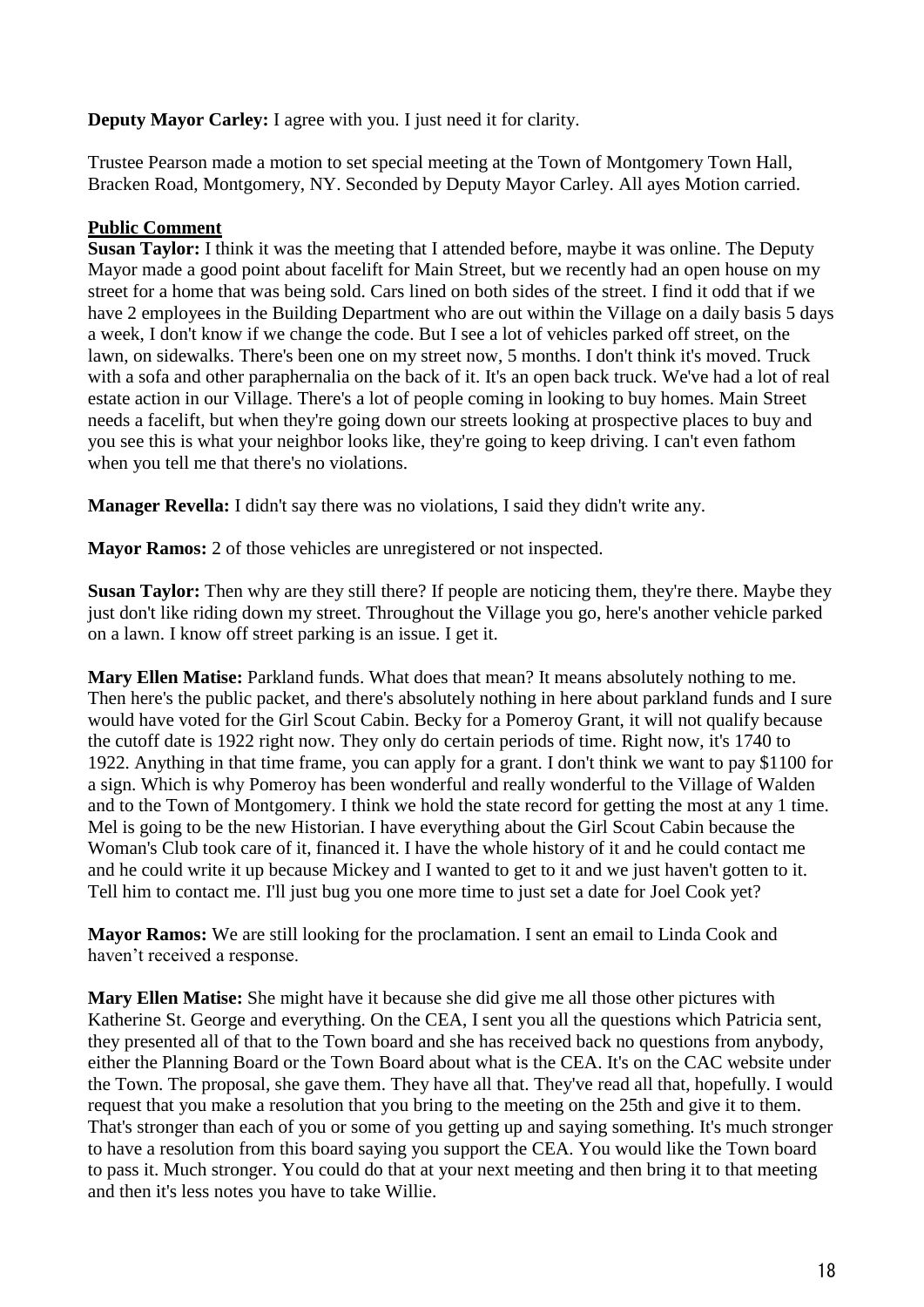**Trustee Thompson:** Someone sent a comment that they were concerned, how the CEA would impact future planning for the Town of Montgomery. I do know that a list of questions was submitted.

**Mary Ellen Matise:** And there was no comment from either board. In fact, she was told she's good to go with it. She's good to have the public hearing. It was an issue of the timing for the public hearing, but she didn't understand it and they kind of did.

**Trustee Thompson:** But did all of you get the documentation because I thought she was sending it. If you need anything please ask me, I'm happy to share all of it with you.

**Mary Ellen Matise:** It ties right into the wellhead protection and getting them to pass that would be significant. It's not as strong as doing an aquifer overlay district which would be much stronger. But at least it's a step in the right direction and it makes people aware. Along with that, there's those 11 acres. You want to address something along with the wellhead protection. Those 11 acres that Dickie has is his sign up across from our wells on Route 52 and that is still zoned industrial because there used to be like a cement plant back there or something years and years ago. Everything that was along that rail line that goes up to St. Elmo was zoned industrial. Getting the Town to make sure that they change that in the new zoning would be extremely important to us and our wells because it's right there at the Twin Ponds on Route 52 and if they ever sell it to somebody who does an industrial use, that would be a detriment to our wells. We're in real trouble because that's our big producer. We don't want to jeopardize well 6 ever. That would be an important thing to bring up on the 25th when you're talking about wellhead protection and keep putting that in front of them. It's 11 acres. I'm asking for a resolution. On Clinton St. John, I think we have a couple of springs that are going to wind up destroying the pavement right next to Helen's house. Come look at the street one day. There's just water gushing up out of the asphalt.

**Manager Revella:** It could be a water break, let's check that.

**Mary Ellen Matise:** Not necessarily because I think hers goes out the front.

**Manager Revella:** There are a lot of little lines that go near that driveway.

**Mary Ellen Matise:** It's not in the driveway, it's right on the street and it's going to wind up destroying the pavement. Can I just ask about the EO203 Committee? What's going on with that?

**Manager Revella:** We had a meeting scheduled but it changed due to a snowstorm. We have a new date proposed, so it's going to be put on the website shortly.

**Mary Ellen Matise:** I think aside from that at last night's budget, you talked about recreation and that 50% of the participants are outside the Village and it seems like the contribution we get from the Town on that is really a pittance. What's going on with that and can we maybe get them to bring that up in their next year's budget? Keep that in mind.

## **Payment of Audited Bills**

Trustee Sebring made a motion to approve payment of audited bills. Seconded by Deputy Mayor Carley. 5 ayes. 1 abs (Trustee Pearson). Motion carried.

## **Correspondence**

**Trustee Pearson:** I received an email about those speeders on South Montgomery. Would like to see something done about that. Are we're going to move forward with that or are we just going to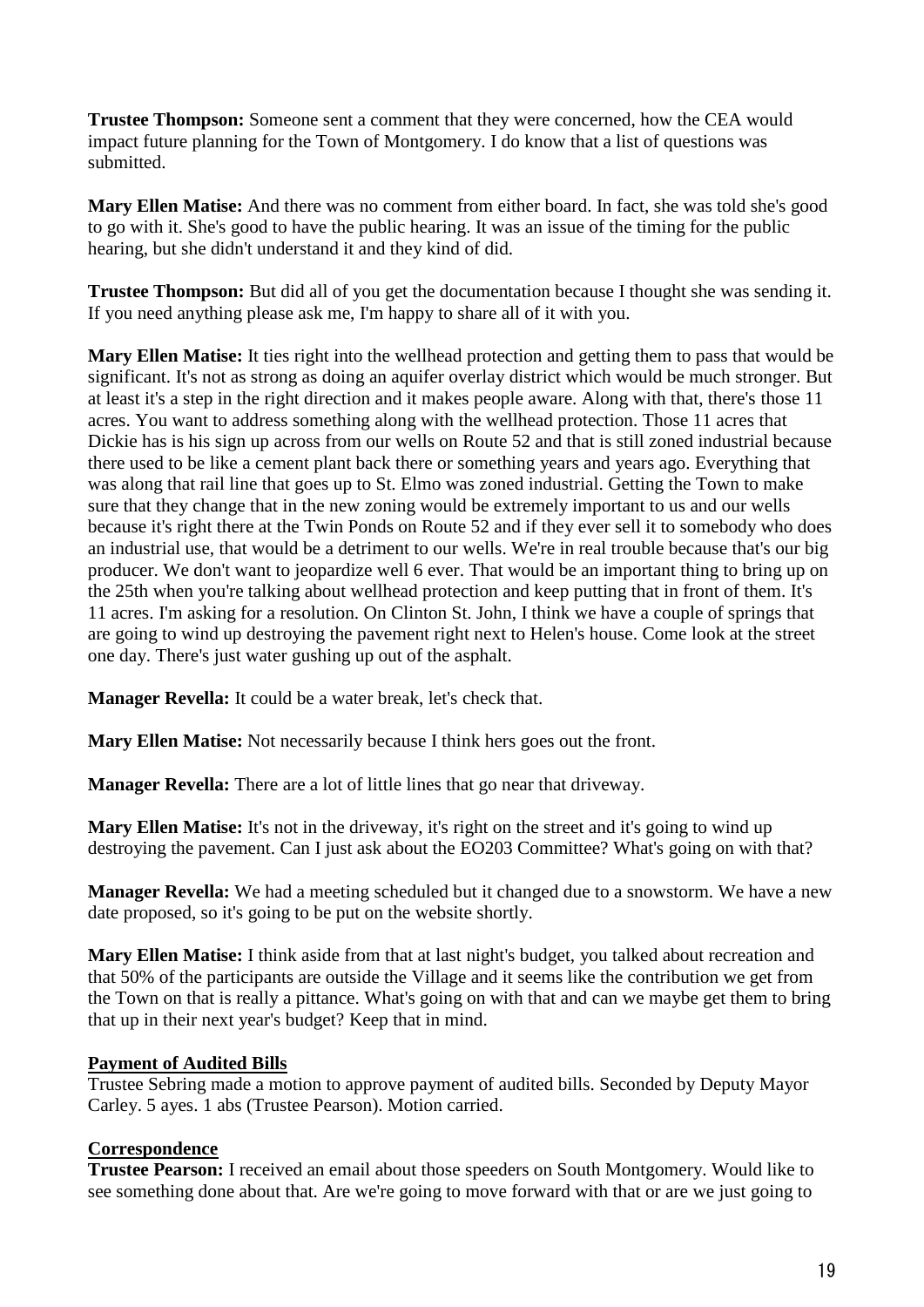wait for the Chief to do something? Can we just direct the Manager to say we need something done? I'd be happy to direct the Manager with a motion to get on that and maybe do a detail there.

**Manager Revella:** Just so you're aware we have details there on a consistent basis.

**Trustee Pearson:** How do I see that?

**Manager Revella:** I can get a report from the Police Department if you want.

**Trustee Pearson:** We used to get reports years ago from the Police Department on what activities they did, so we don't get those any longer?

**Manager Revella:** You get a synopsis in my report. If you want details, I can get you anything you need. There was also a speed sign.

**Trustee Pearson:** Police Department used to do a whole report on what they did, like they did x number of tickets and the revenue coming in.

**Manager Revella:** They don't bring revenue. The court does.

**Mayor Ramos:** They sit at the firehouse, running radar, checking seatbelts.

**Trustee Pearson:** This is the second letter this gentleman wrote. I'm just thinking, is there a way to make it happen.

**Manager Revella:** We can increase staffing, but we just don't have the funds for it right now. We're covering so much overtime for people being out. We try to get details when we can. As calls come in, they have to move from the detail to answer calls. But they do sit there as often as they can. We do have complaints on East Avenue about speeding. We have complaints on Albany and we have complaints on a lot of streets, so we have to rotate it. We can't be there every day, but we try to rotate it to those problem areas. Wait St is another big part of complaints.

**Trustee Pearson:** I know that you wrote about the speed sign that got stolen. That was like 10 years ago. We've never received a replacement value for that. We didn't go through insurance to get something?

**Manager Revella:** Our deductible was more than what it would cost.

**Trustee Pearson:** There's no other way. The Police Department doesn't get grants for that type of thing?

**Manager Revella:** We got it through a grant last time. There hasn't been one available that I know of since, but there may be some coming up.

**Trustee Pearson:** Do you get to see those police grants or is that through the Police Department?

**Manager Revella:** I get copies. Usually, that all comes through my office. I can inquire with them as well.

**Trustee Maher:** I received the email from Mary Ellen Matise. Also, the email from Bill Kiernan about Memorial Day, the same one Becky spoke about from Thomas Gonzalez on South Montgomery Street regarding the speeding and I received the email regarding the grand opening for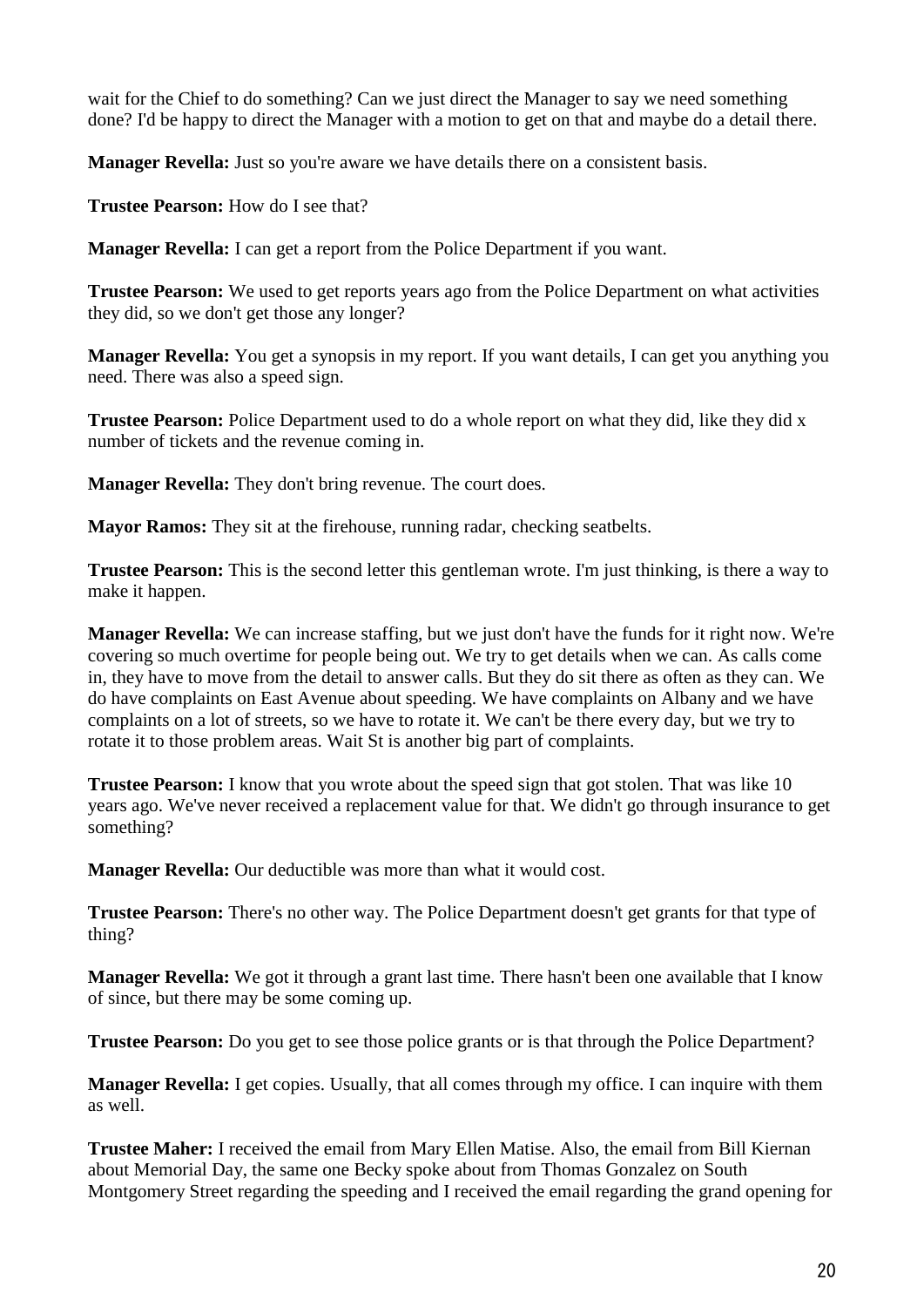Junk Babes for May 7th.

**Trustee Sebring:** Same one for South Montgomery Street and one from Mary Ellen Matise.

**Trustee Thompson:** I, too, received the email from the gentleman on South Montgomery Street. I also received the email from Mary Ellen Matise. The letter from Mr. Kiernan about the parade and I've had some back-and-forth correspondence with Kristin Brown regarding the wellhead protection.

**Deputy Mayor Carley:** I received the same correspondence as everyone else.

**Mayor Ramos:** I have too and I did speak to Mr. Sweeten, the President of the Orange County Association Towns and Villages. We are setting up a meet with the Board of Directors to talk about the Ambulance District and bring it to the County Executive and along with Mr. Brendan Casey, who's the EMS Commissioner. We're working it. We've we spend a lot of hours on this.

\*\*Read Community Event into minutes\*\*

## **Miscellaneous Comments from the Board of Trustees**

**Trustee Thompson:** Everybody's been talking about grants tonight. I'm just curious if the Village of Walden signed yet with the Town of Montgomery?

## **Manager Revella:** No.

**Attorney Donovan:** I spoke a while ago, to the attorney for the Town of Montgomery for the need for Inter Municipal Agreement and he agreed. But then everyone else is going on and made a motion to join. I think legally, you need an IMA. But I also suggested to the Manager that perhaps the Village of Walden ought to just jump in because right now there's the Town of Montgomery, there is the Village of Montgomery and there's a Village of Maybrook and we waited to do things correctly, but we're still waiting. My last communication with the Town Attorney was probably a week ago. He said it hasn't been done yet, but he will get back to me. He's generally pretty good about doing that, but I think you ought to jump in and make it subject to or with the proviso that there will be an IMA, because right now it's coming out of the A fund. There should be an IMA. There some protocols established. Who's going to apply for what. You don't want to be in a position where you're competing for the same grant and the money that you want goes to somebody else that came out of your pocket. The taxpayers' pocket for the Village of Walden. I think there just ought to be some protocols. But waiting to do things the correct way seems the train has kind of left the station and suggesting to the Manager and I'm suggesting that you may want to jump on.

**Trustee Pearson:** It kind of says that in here that you can't compete.

**Attorney Donovan:** But what if we want to go for the same grant?

**Manager Revella:** Like if Montgomery and Walden both need help with the sewer plant.

**Trustee Pearson:** We're not taking advantage of any of it for 6 months already, we only have 6 months left. Do we send the IMA or does it have to come from the Town? Why can't we just send it to them?

**Attorney Donovan:** It has to be agreed upon by all 3 Villages and the Town.

**Trustee Pearson:** Direct the manager to sign it.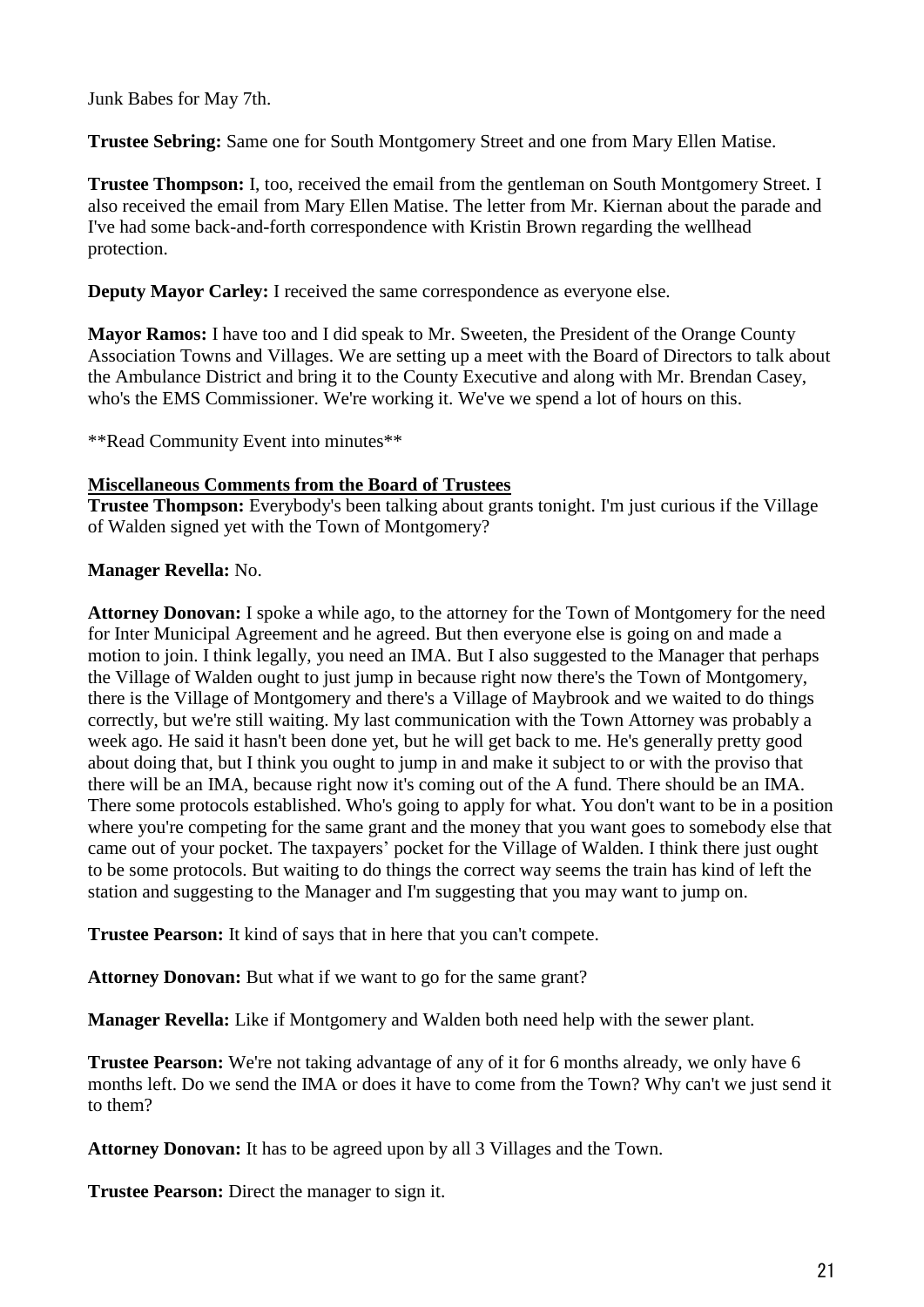**Manager Revella:** We have for a CFA, immediately. We would like to go for the salt barn. It's not open until June. But it's up to the board if they want that or something else. Do you want it to go towards the sewer plant upgrade? Do you want to go for road improvements, different projects, beautification? We tell them what we want to apply for.

**Trustee Thompson:** Who controls who's watching out so you're not conflicting for the grants?

**Trustee Pearson:** You can probably find out from the Town of Montgomery who's already applied. John can call the other Mayors and see who they're applying to and take one that they're not applying to.

**Manager Revella:** We all have to apply to CFA for almost the majority of the funds. Most of the grants come out in June.

**Trustee Thompson:** This is very disturbing to me because I feel like here we go again with the Town of Montgomery. It's just not being handled properly, and I'm really starting to have problems with this. You guys want the grant writer. I want the grant writer. But as our lawyer is telling us, there's a way to do this. And once again, it's not being done properly. Should we get our own grant writer? We're already paying for something, so nobody wants to do that. But this is craziness and it needs to be addressed. Why is it always being done incorrectly? Once again, we're left out in the cold. I know for a fact John Revella has been asking and asking. Mr. Donovan has been asking. I had a conversation with the Supervisor. I asked about something to do with the Climate Smart Program if I could speak to the grant writer. I was told I can't, even though I had nothing to do with the Village of Walden, because the Village of Walden hadn't signed on with the grant writer yet. It's just very frustrating to me, and I hope all of you think that this is very annoying because there's a protocol and a policy and a legal way to do things and it's not happening.

**Trustee Pearson:** With this, why don't we send a letter from the board to the Town stating what that motion was that we would like to have in IMA before December with them? So, we are covered with what we need to do and that's what we were just talking about.

**Trustee Thompson:** I'm not opposed to that, but I know that there's been correspondence. I know there's been verbal dialog. Whatever else it takes.

**Trustee Pearson:** I think it should come from the Mayor because and include that the board made this decision and would like to move forward, but we want it to be legal.

**Mayor Ramos:** That letter will be included in the motion.

**Trustee Pearson:** Wellhead protection again. I think before the special meeting, I know John, I sent you information on that I had received. Please get it to the board so you have the information before you what the Town already has from the wellhead protection. It's important if you're going to go and maybe read that and look at. Fee schedules, will we have them in the packet before the next meeting.

## **Manager Revella:** Yes.

**Trustee Pearson:** I hope that with the pick that you did with the Historian and that things will actually get done this year. I understand that, we've been dealing 3 years and nothing really has happened. I think there's like they cleaned a sign and a few other things. But I really think that it benefits our Village and I know I got an email from Mary Ellen Matise about filling out what needs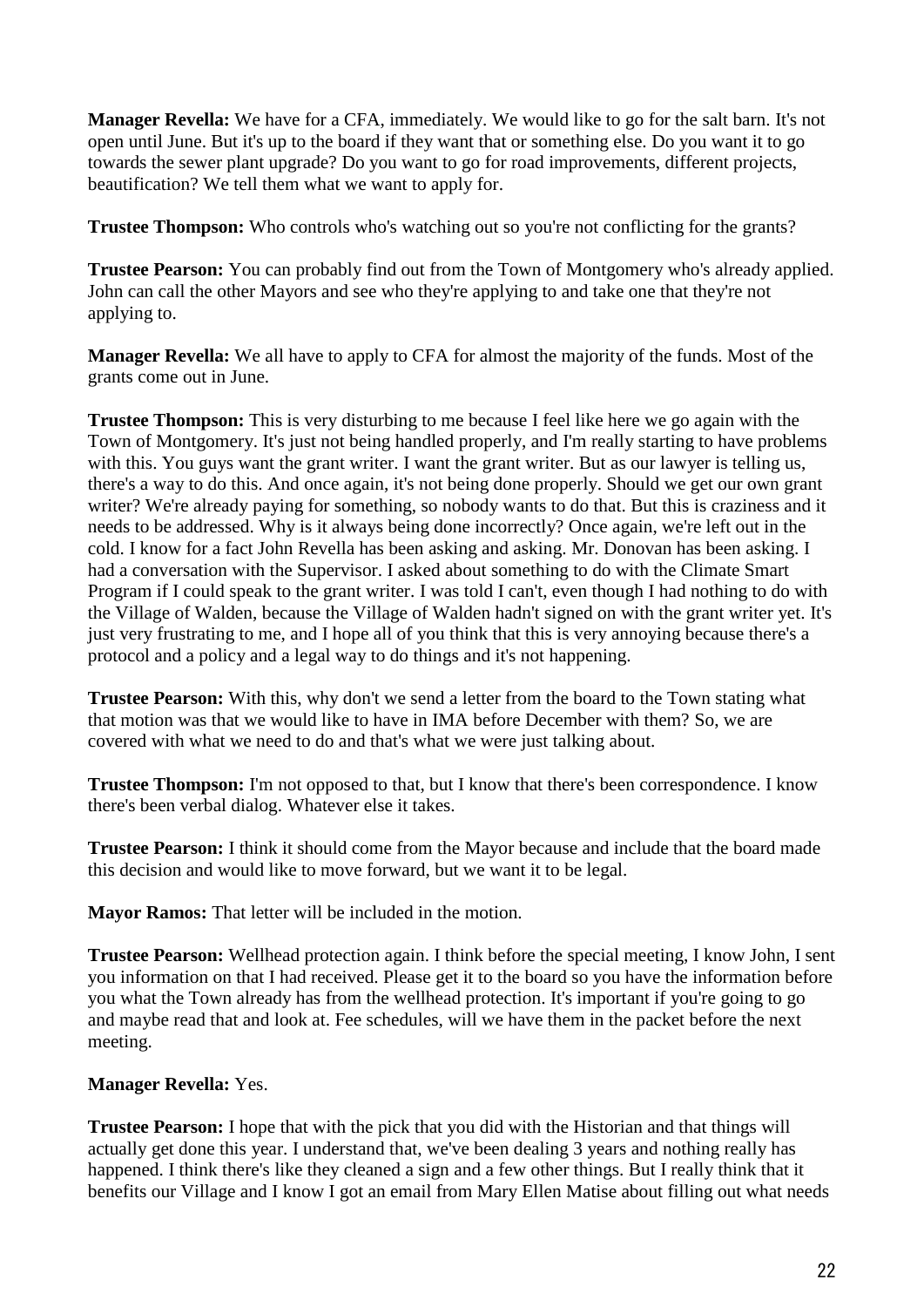to get done by the state. Has that been done?

**Manager Revella:** Not yet. He just got appointed today.

**Trustee Pearson:** That needs to get done. This Historian that the Manager has selected needs to fill out that paperwork. So, we still have that accreditation with the state. And if we lose that, what happens, I don't know. I can ask Mary Ellen, but we really need to work on that and it should have been done last year. I don't think it was done even last year, so those need to be done yearly. Hopefully, we can get the new Historian to do that.

Trustee Pearson made a motion to direct Manager Revella work toward an IMA for the grant writer before December and a letter by the Mayor. Seconded by Trustee Sebring. All ayes. Motion carried.

## **Adjourn**

Trustee Thompson made a motion to adjourn the regular meeting of the Village of Walden Board of Trustees Meeting. Seconded by Trustee Maher. All ayes. Motion carried.